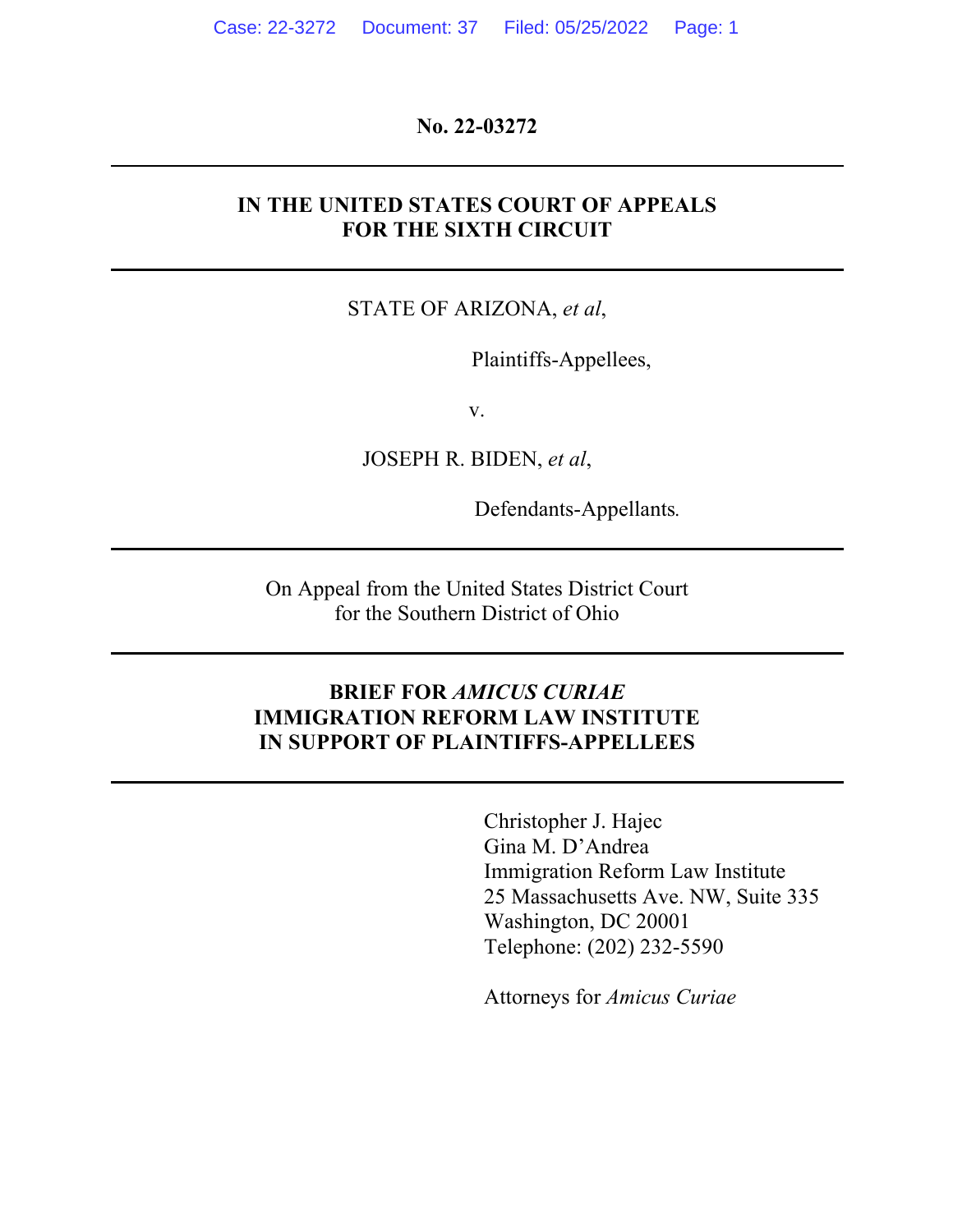## **CORPORATE DISCLOSURE STATEMENT**

Pursuant to Rule 7.1 of the FEDERAL RULES OF CIVIL PROCEDURE, *amicus curiae* Immigration Reform Law Institute makes the following disclosures:

- 1) For non-governmental corporate parties please list all parent corporations: None.
- 2) For non-governmental corporate parties please list all publicly held companies that hold 10% or more of the party's stock: None.

DATED: May 25, 2022 Respectfully submitted,

/s/ Gina M. D'Andrea

Attorney for *Amicus Curiae*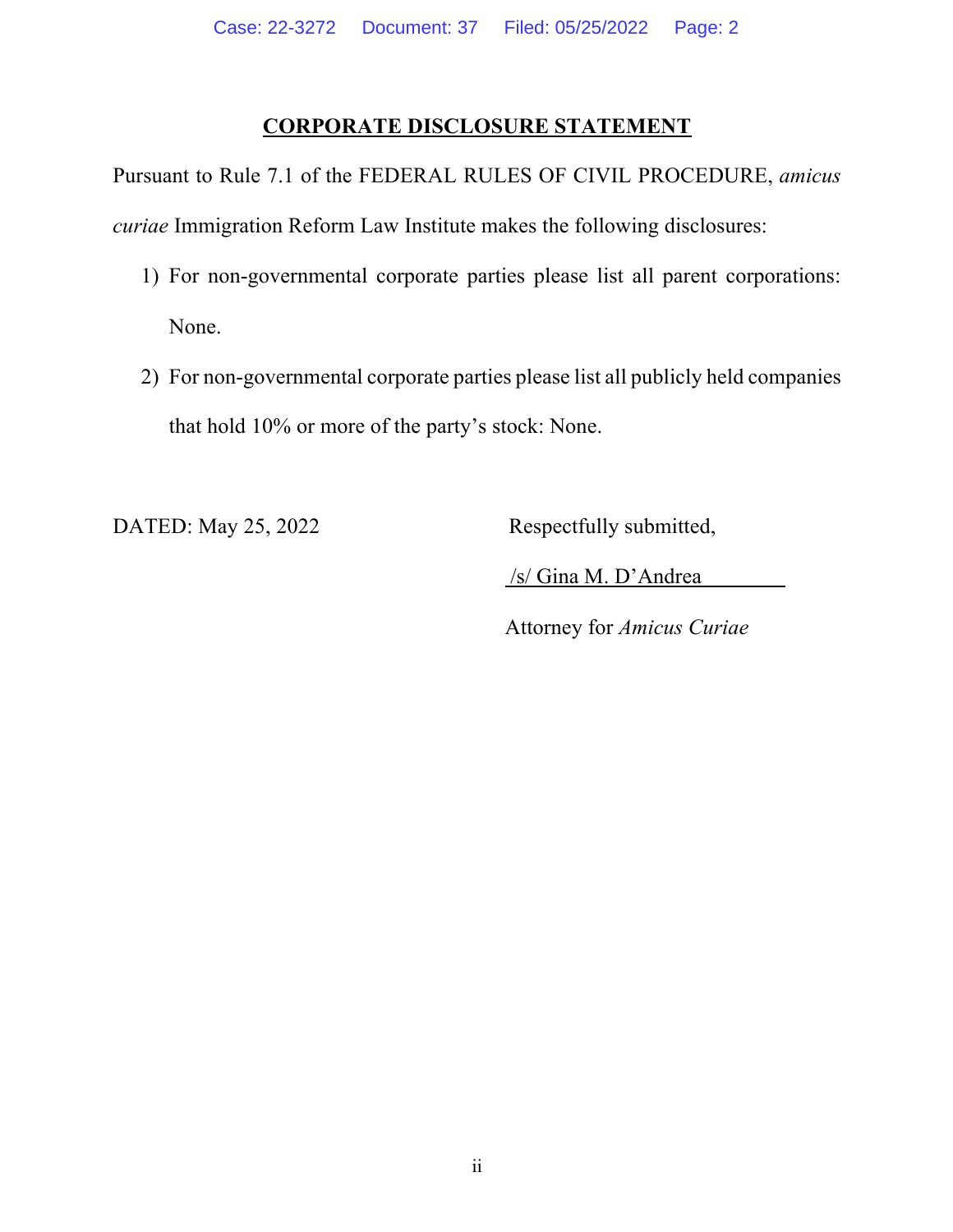# **TABLE OF CONTENTS**

| $\overline{\phantom{a}}$ | The Permanent Guidance is Both Contrary to Law and Procedurally Invalid. 4 |  |
|--------------------------|----------------------------------------------------------------------------|--|
| П.                       | Defendants Violate the Take Care Clause by Actively Opposing the Law14     |  |
|                          |                                                                            |  |
|                          |                                                                            |  |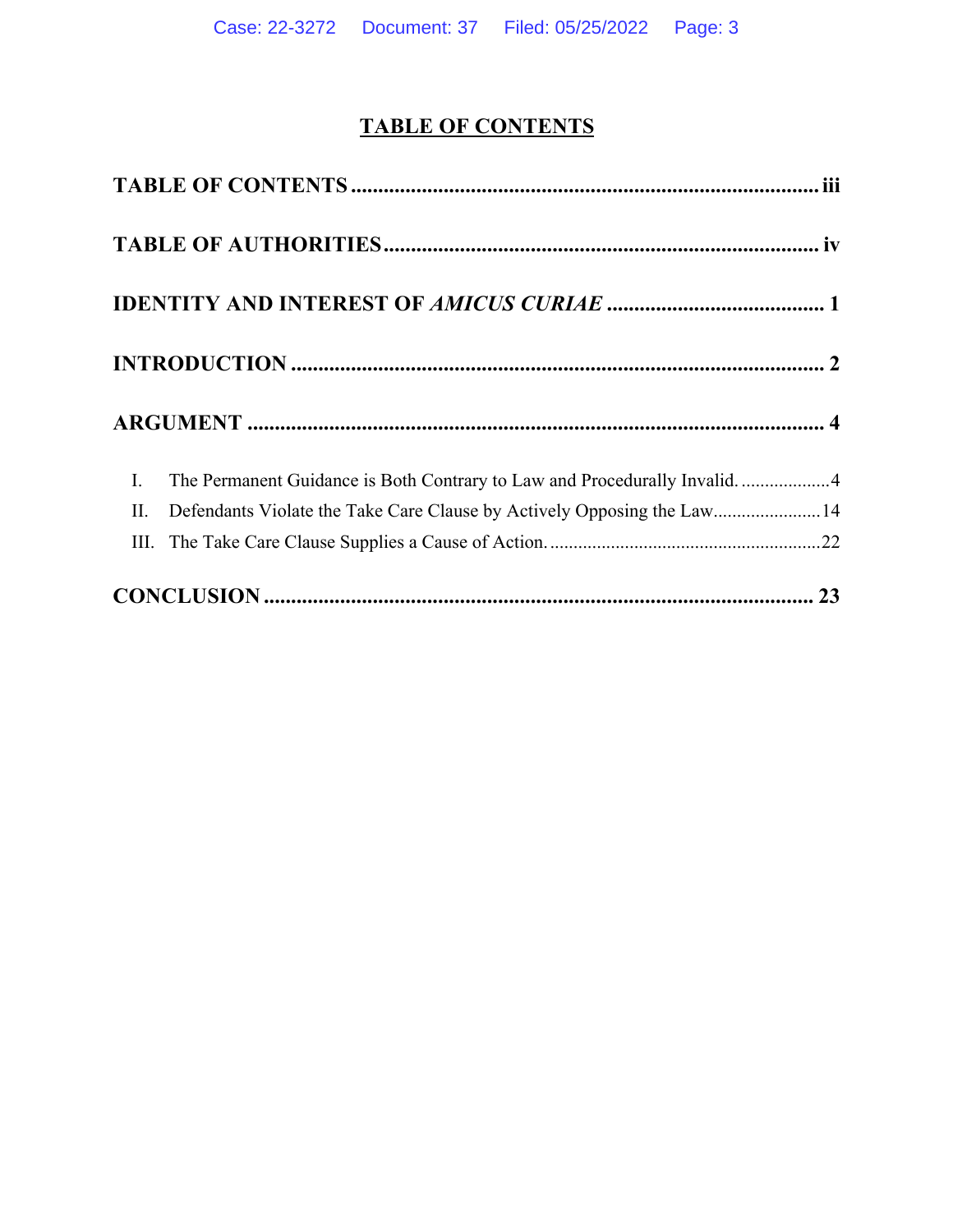# **TABLE OF AUTHORITIES**

# **Cases**

| Am. Mining Cong. v. Mine Safety & Health Admin., 995 F.2d 1106 (1993) 11                        |  |
|-------------------------------------------------------------------------------------------------|--|
|                                                                                                 |  |
|                                                                                                 |  |
|                                                                                                 |  |
|                                                                                                 |  |
|                                                                                                 |  |
|                                                                                                 |  |
| Crowley Caribbean Transport, Inc. v. Pena, 37 F.3d 671 (D.C. Cir. 1994) 18                      |  |
|                                                                                                 |  |
|                                                                                                 |  |
|                                                                                                 |  |
|                                                                                                 |  |
|                                                                                                 |  |
|                                                                                                 |  |
|                                                                                                 |  |
|                                                                                                 |  |
|                                                                                                 |  |
|                                                                                                 |  |
|                                                                                                 |  |
|                                                                                                 |  |
| Louisiana, et al. v. Ctrs. for Disease Control & Prevention, No. 6:22-CV-00885, 2022 U.S. Dist. |  |
|                                                                                                 |  |
|                                                                                                 |  |
|                                                                                                 |  |
|                                                                                                 |  |
|                                                                                                 |  |
|                                                                                                 |  |
| Nat'l Treasury Employees Union v. Nixon, 492 F.2d 587 (D.C. Cir. 1974). 19                      |  |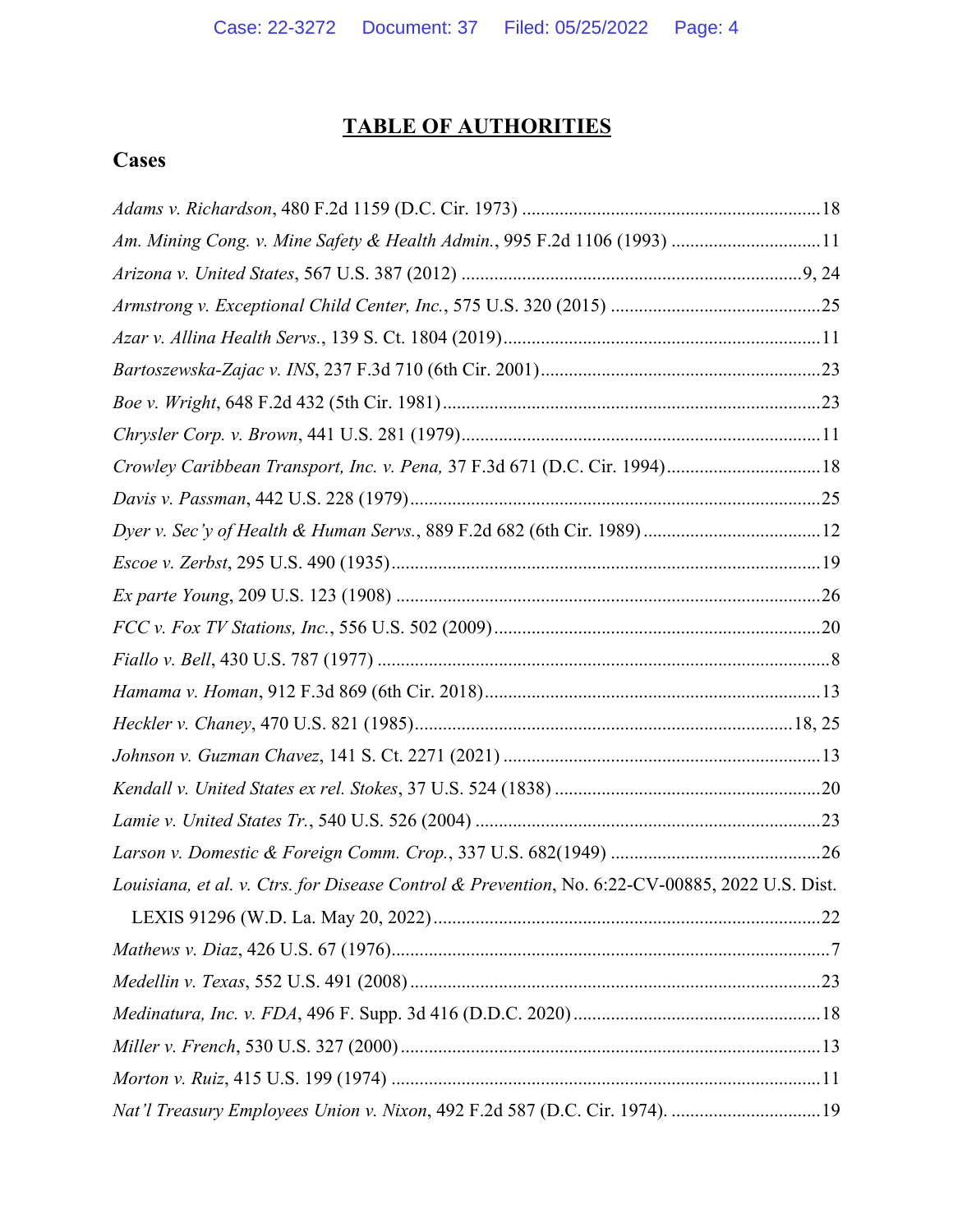| Texas v. United States, 2021 U.S. Dist. LEXIS 156642 (S.D. Tex. Aug. 19, 2021)19 |  |
|----------------------------------------------------------------------------------|--|
|                                                                                  |  |
|                                                                                  |  |
|                                                                                  |  |
|                                                                                  |  |
|                                                                                  |  |
|                                                                                  |  |
|                                                                                  |  |

# **Statutes**

| Illegal Immigration Reform and Immigrant Relief Act of 1996, Pub. L. No. 104-208  14 |  |
|--------------------------------------------------------------------------------------|--|

# **Other Authorities**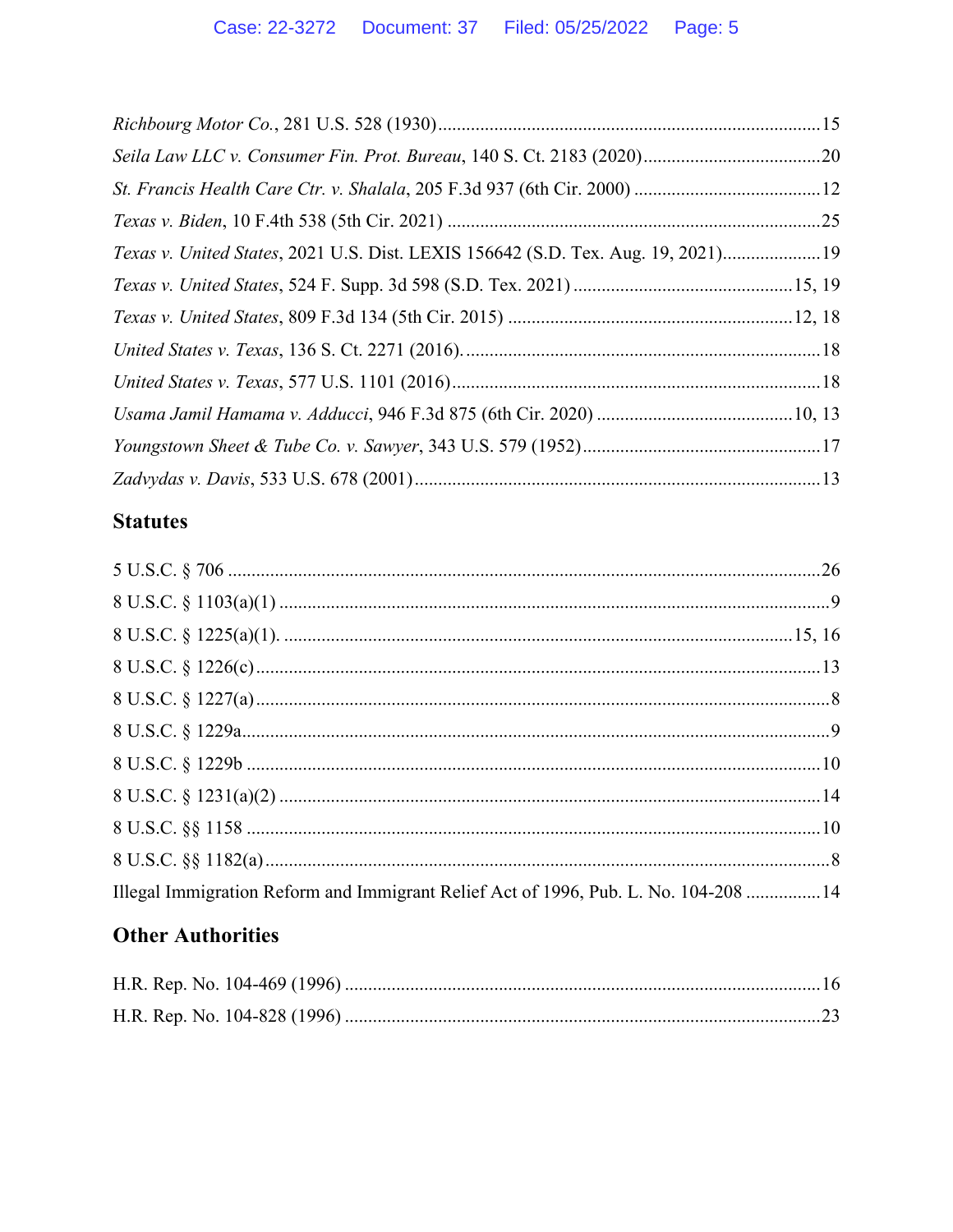| Public Health Determination and Order Regarding Suspending the Right To Introduce Certain |  |  |
|-------------------------------------------------------------------------------------------|--|--|
| Persons From Countries Where a Quarantinable Communicable Disease Exists, 87 Fed. Reg.    |  |  |
|                                                                                           |  |  |
|                                                                                           |  |  |
|                                                                                           |  |  |

# **Internet**

| ABC News, "Migrant arrivals at southern border soared to 22-year high in March," Apr. 16, 2022,        |
|--------------------------------------------------------------------------------------------------------|
| https://abcnews.go.com/US/migrant-arrivals-southern-border-soared-22-year-<br>at:<br>available         |
|                                                                                                        |
| AZ Mirror, "Border numbers hit highest level in 20 years, as end of Title 42 looms," Apr. 21, 2022,    |
| available at: https://www.azmirror.com/2022/04/21/border-numbers-hit-highest-level-in-20-              |
| years-as-end-of-title-42-looms/; National Review, "Illegal Migrant Encounters Hit Record High          |
| April as Biden Administration Pushes to Rescind Title 42," available at:<br>in                         |
| https://www.nationalreview.com/news/illegal-migrant-encounters-hit-record-high-in-april-as-            |
|                                                                                                        |
| NBC News, "More than 234,000 migrants tried to cross southern U.S. border in April, a new high,"       |
| May 16, 2022, available at: https://www.nbcnews.com/politics/immigration/us-officials-                 |
| encountered-234000-migrants-southern-border-april-new-hig-rcna2912420                                  |
|                                                                                                        |
| Washington Post, "Biden administration reins in street-level enforcement by ICE as officials try       |
| to refocus agency mission," May 25, 2021, available at: https://archive.is/NeSHE#selection-            |
|                                                                                                        |
| Washington Post, "Border arrests have soared to an all-time high, new CBP data shows," Oct. 20,        |
| 2021, available at: https://www.washingtonpost.com/national/border-arrests-record-levels-              |
|                                                                                                        |
| <i>Washington Post</i> , "Immigration arrests fell to lowest level in more than a decade during fiscal |
| shows," Oct. 26, 2021,<br>ICE data<br>2021,<br>available<br>at:                                        |
| https://www.washingtonpost.com/national/ice-arrests-biden-trump/2021/10/25/f33130b8-                   |
|                                                                                                        |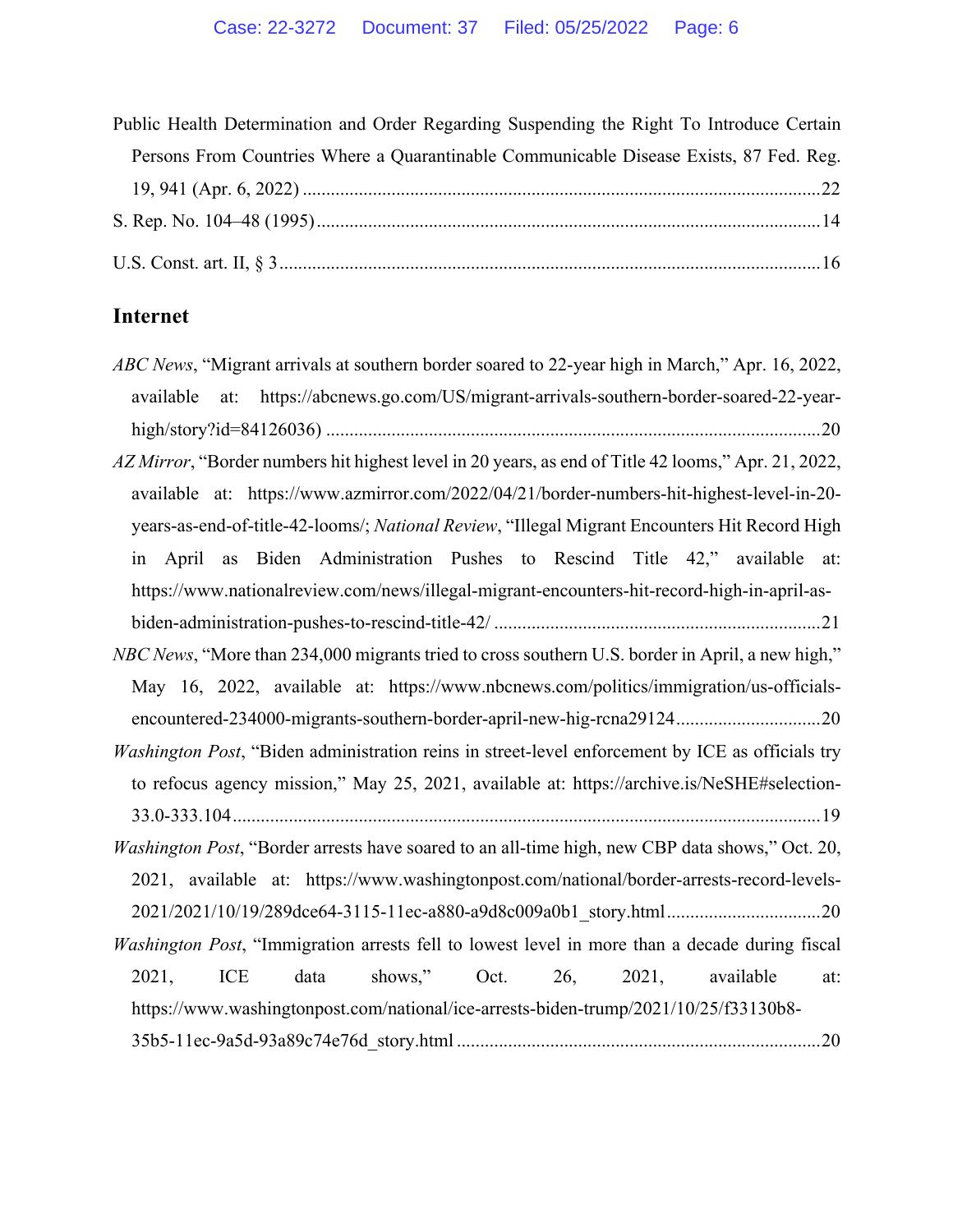#### **IDENTITY AND INTEREST OF** *AMICUS CURIAE1*

The Immigration Reform Law Institute ("IRLI") is a nonprofit  $501(c)(3)$ public interest law firm dedicated both to litigating immigration-related cases in the interests of United States citizens and to assisting courts in understanding federal immigration law. IRLI has litigated or filed briefs as *amicus curiae* in many immigration-related cases before federal courts and administrative bodies, including *Trump v. Hawaii,* 138 S. Ct. 2392 (2018); *United States v. Texas*, 136 S. Ct. 2271 (2016); *Arizona Dream Act Coal. v. Brewer*, 818 F.3d 101 (9th Cir. 2016); *Wash. All. of Tech. Workers v. U.S. Dep't of Homeland Sec*., 74 F. Supp. 3d 247 (D.D.C. 2014); *Save Jobs USA v. United States Dep't of Homeland Sec.*, 942 F.3d 504 (D.C. Cir. 2019); Matter of Silva Trevino, 26 I. & N. Dec. 826 (B.I.A. 2016); and Matter of C-T-L-, 25 I. & N. Dec. 341 (B.I.A. 2010). For more than twenty years the Board of Immigration Appeals has solicited supplementary briefing, drafted by IRLI staff, from the Federation for American Immigration Reform, of which IRLI is a supporting organization, because the Board considers IRLI an expert in immigration law.

<sup>&</sup>lt;sup>1</sup> All parties have consented in writing to IRLI's filing this *amicus* brief. This brief was not written in whole or in part by counsel for any party, and no person or entity other than *amicus*, its members, and its counsel has made a monetary contribution to the preparation and submission of this brief.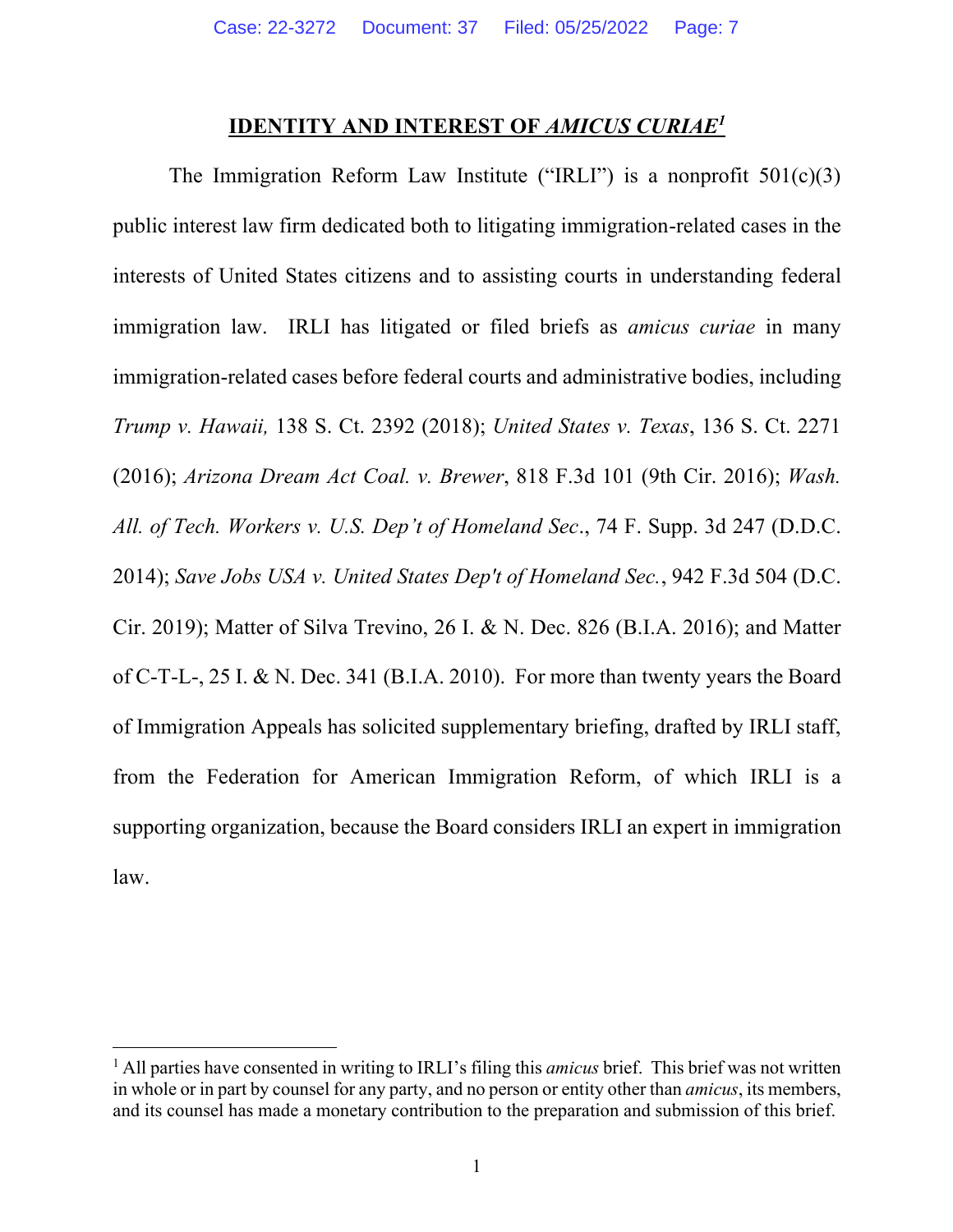#### **INTRODUCTION**

The executive branch is currently refusing to enforce, and thereby effectively suspending, the immigration laws passed by Congress. This refusal, which has led to an uncontrolled border, constitutes a failure by the administration to perform its duty to take care that the laws be faithfully executed. Furthermore, the administration's active opposition to federal immigration law was enacted through a series of procedurally invalid memoranda, culminating in the document at issue in this case.

As the district court opined, "the Executive [cannot] displace clear congressional command[s] in the name of resource allocation and enforcement goals[.]" D. Ct. Opinion and Order, R.44 at PageID# 1069. Furthermore, such commands are not subject to the prosecutorial discretion traditionally granted in enforcement situations. Congress's commands regarding mandatory arrest and detention of certain criminal aliens reflect the clear intent to remove discretion with respect to certain enumerated classes of aliens. Thus, the District Court properly enjoined the implementation of the Guidelines for the Enforcement of Civil Immigration Law ("Permanent Guidance") issued by the Secretary of Homeland Security on September 30, 2021.

First, the Permanent Guidance violates the Administrative Procedure Act ("APA"). In the Permanent Guidance, the Secretary issued a rule that bars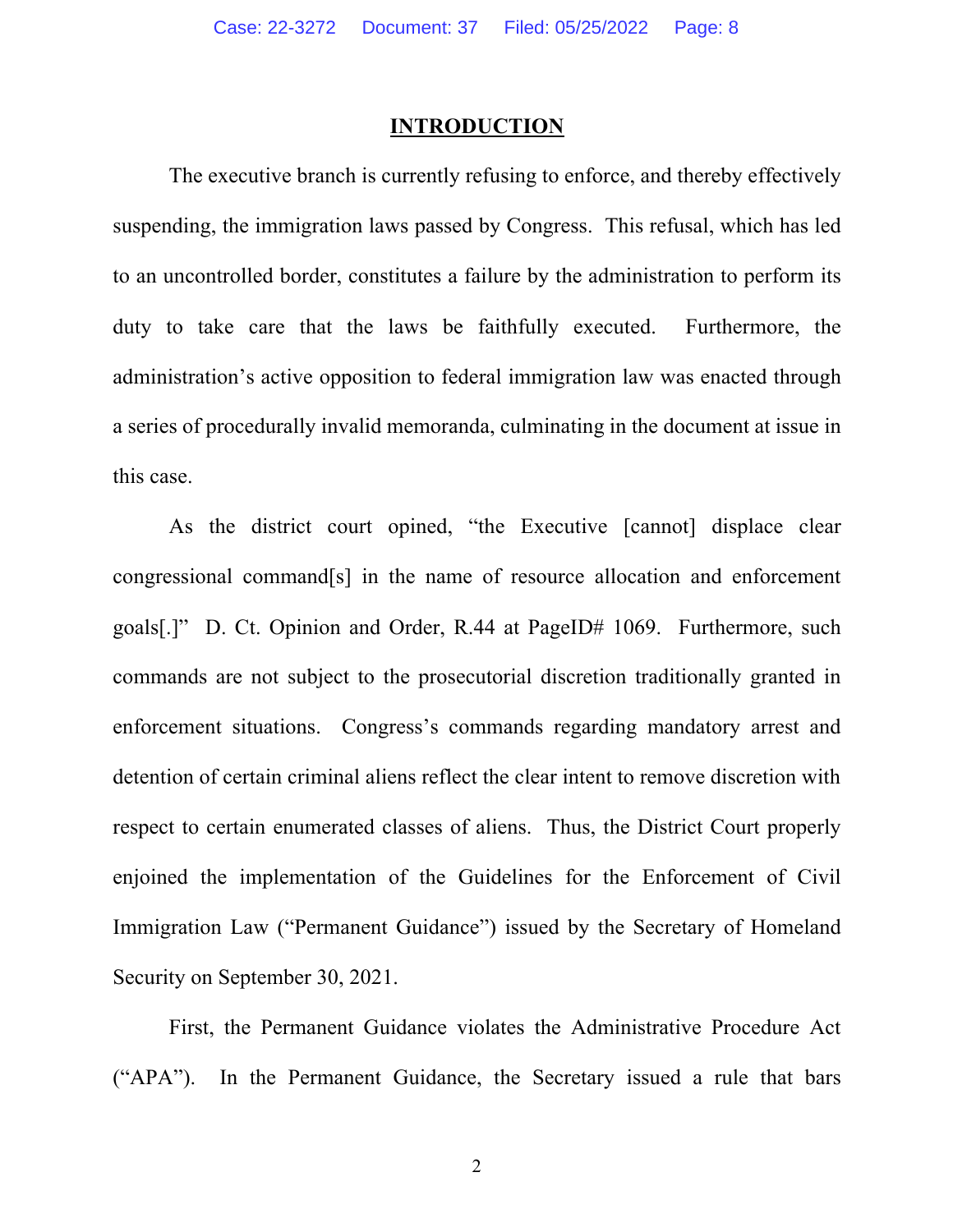immigration officers from taking enforcement action against an alien solely on the basis that such alien is removable under the law. *See* Guidelines for the Enforcement of Civil Immigration Law, R.4-1 at PageID# 99. ("The fact an individual is a removable noncitizen therefore should not alone be the basis of an enforcement action against them. We will use our discretion and focus our enforcement resources in a more targeted way."). The Permanent Guidance, which amounts to a vast grant of amnesty by the executive, is a substantive rule because it withholds officers' statutorily granted authority, and thus is procedurally invalid because it was not issued in accordance with the notice-and-comment requirements of the APA.

Additionally, although the Department of Homeland Security ("DHS") has broad discretion with respect to enforcement of certain immigration laws, such discretion is not unlimited. Congress intentionally constrained DHS's discretion by mandating certain enforcement actions for certain classes of aliens, including criminal aliens and aliens who illegally cross U.S. borders. But, in blatant disregard for the statutory commands of Congress, DHS issued a substantive rule that instructs officers not to rely "on the fact of conviction of the result of a database search alone" for enforcement actions. R.4-1 at PageID# 101. This order by DHS directly conflicts with Congress's mandate that certain criminal aliens be detained and removed based solely on such convictions. Thus, this rule is contrary to law as well as procedurally invalid.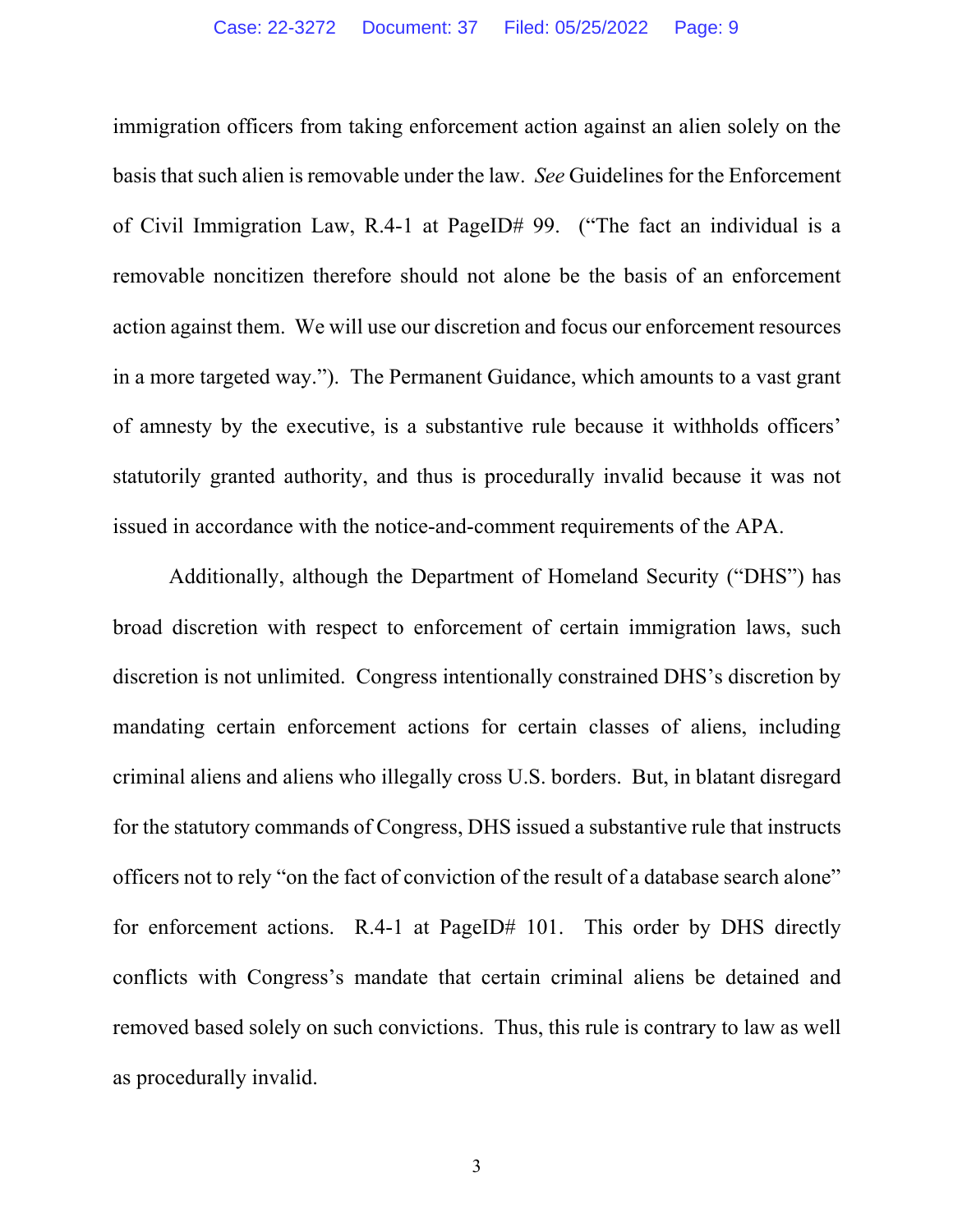Finally, the Permanent Guidance was intentionally designed to frustrate the well-established objectives of Congress by suspending these statutory commands. The Permanent Guidance, along with prior executive actions, is a move calculated to create a highly porous border that will attract more illegal border crossers. These actions—suspension of the law and extreme frustration of congressional objectives—go beyond even a failure to take care that the laws be faithfully executed. The Permanent Guidance and other immigration policies represent active opposition to these laws by the executive branch.

This Court should affirm the Preliminary Injunction issued by the District Court because the Permanent Guidance is contrary to law, procedurally invalid, and amounts to the rejection by the executive of the constitutional duty to take care that the laws be faithfully executed.

#### **ARGUMENT**

# **I. The Permanent Guidance is Both Contrary to Law and Procedurally Invalid.**

The Supreme Court has long recognized Congress's "broad power over naturalization and immigration." *Mathews v. Diaz*, 426 U.S. 67, 79-80 (1976). *See also Fiallo v. Bell*, 430 U.S. 787, 792 (1977) (internal citation omitted) ("And we observed recently that in the exercise of its broad power over immigration and naturalization, Congress regularly makes rules that would be unacceptable if applied to citizens."). Congress used this power to enact the Immigration and Nationality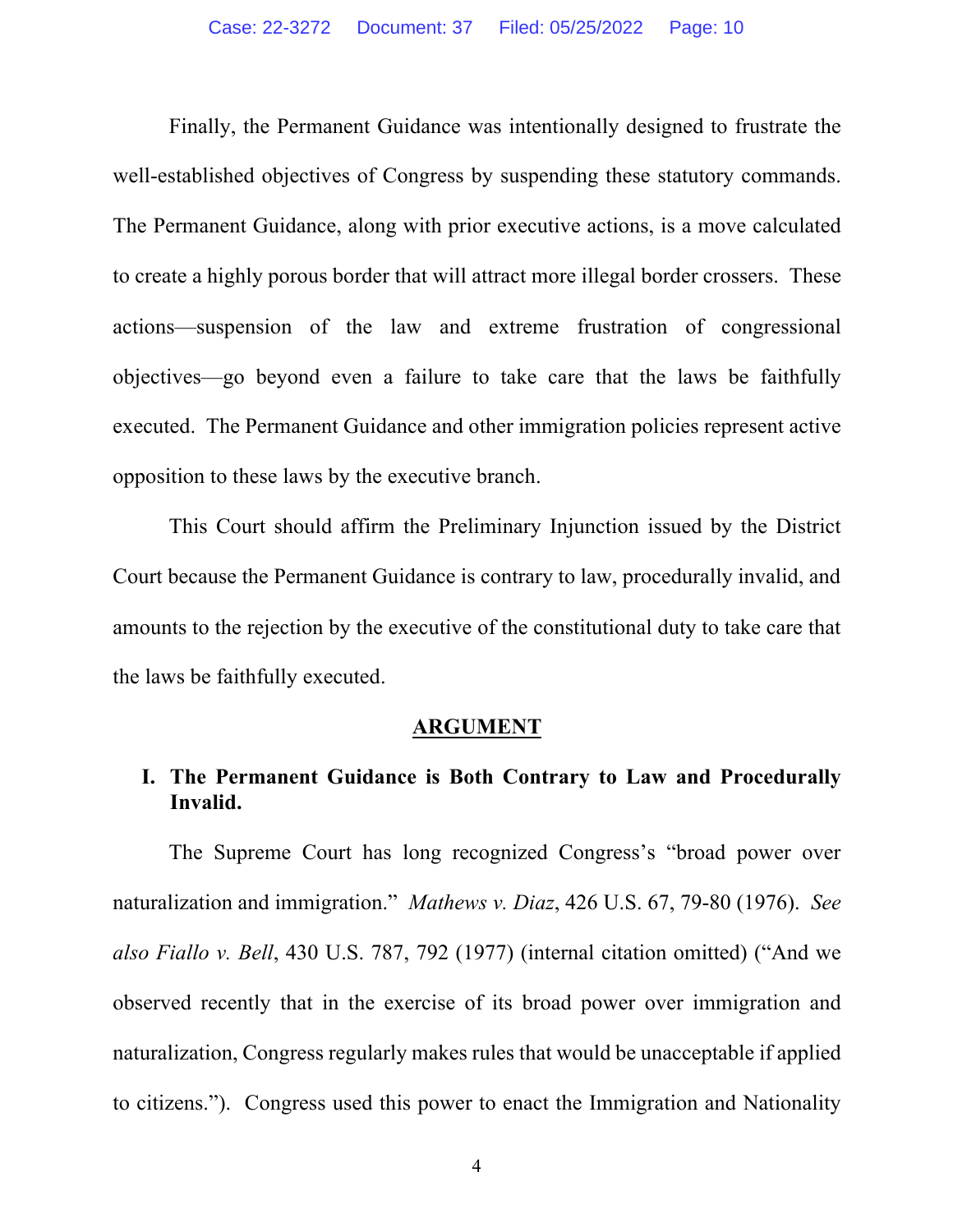Act ("INA"). 8 U.S.C. § 1101 *et seq.* Through the INA, Congress established a comprehensive and uniform immigration system that governs who may enter and remain in the United States as well as procedures for removing those who may not remain. The INA specifies that numerous classes of aliens are inadmissible or removable, including aliens who attempt illegal entry, commit certain crimes, violate the terms of their status (visa overstays), obtain admission through fraud or misrepresentation, vote unlawfully, become a public charge, and whose work would undermine the wages or working conditions of American employees. *See generally* 8 U.S.C. §§ 1182(a), 1227(a).

Congress determined that DHS would be responsible for enforcement of federal immigration laws.  $8 \text{ U.S.C.} \& 1103(a)(1)$  (providing that the DHS Secretary "shall be charged with the administration and enforcement of this chapter and all other laws relating to the immigration and naturalization of aliens."). Although the INA defines the numerous classes of inadmissible or removable aliens and establishes the system by which such aliens may be ordered removed, Congress left many enforcement decisions to the discretion of DHS. *See* 8 U.S.C. § 1229a (establishing removal proceedings); *Arizona v. United States*, 567 U.S. 387, 395 (2012) ("A principal feature of the removal system is the broad discretion exercised by immigration officials."). Thus, as DHS Secretary Mayorkas stated in the Permanent Guidance, the executive branch exercises broad authority over the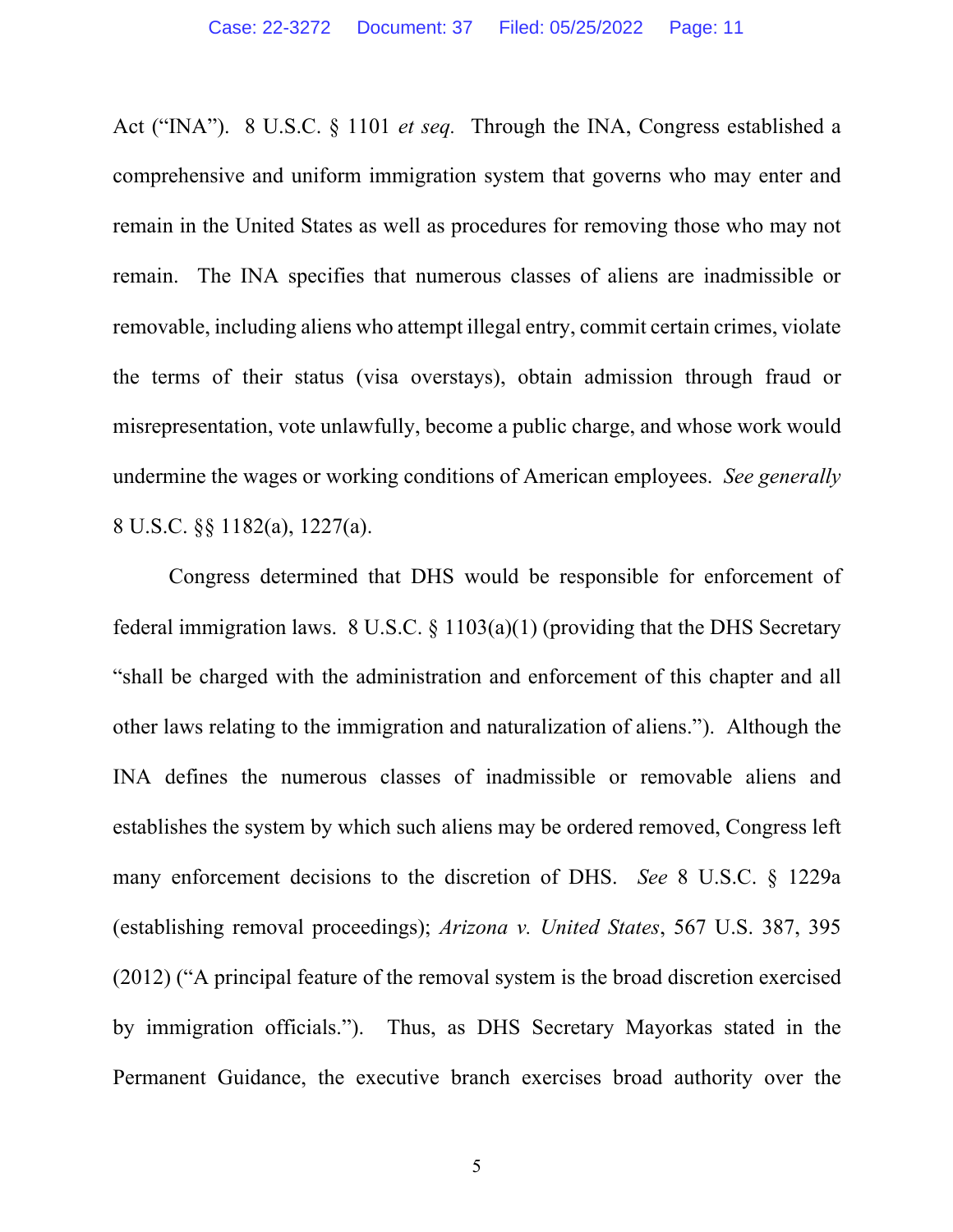enforcement of federal immigration law. *See* R.4-1 at PageID# 99. ("It is well established in the law that federal government officials have broad discretion to decide who should be subject to arrest, detainers, removal proceedings, and the execution of removal orders.").

As the District Court recognized when it granted the injunction, however, the executive branch's discretion, while broad, is not unlimited. R.44 at PageID# 1102-1103 (explaining that although "DHS has discretion to choose whom to enforce the immigration laws against . . . . DHS cites no authority allowing it to discard Congress's judgment on who should be mandatorily detained after removal proceedings have commenced.") (citations omitted). When Congress defined which classes of aliens are removable it did not grant DHS the power to alter those classifications. Congress only empowered DHS to grant certain discretionary forms of relief to removable aliens who satisfy statutory requirements. *See, e.g.*, 8 U.S.C. §§ 1158 (asylum), 1229b (cancellation of removal). Therefore, Congress did not authorize DHS to modify or alter the classes of aliens it deemed removable in the INA.

Despite these clear limits on its authority, DHS attempted to alter these statutory classifications with the Permanent Guidance, which announced that evidence that an alien is removable under the law is no longer sufficient reason for immigration officials to take enforcement action against that alien. *See* R.4-1 at

6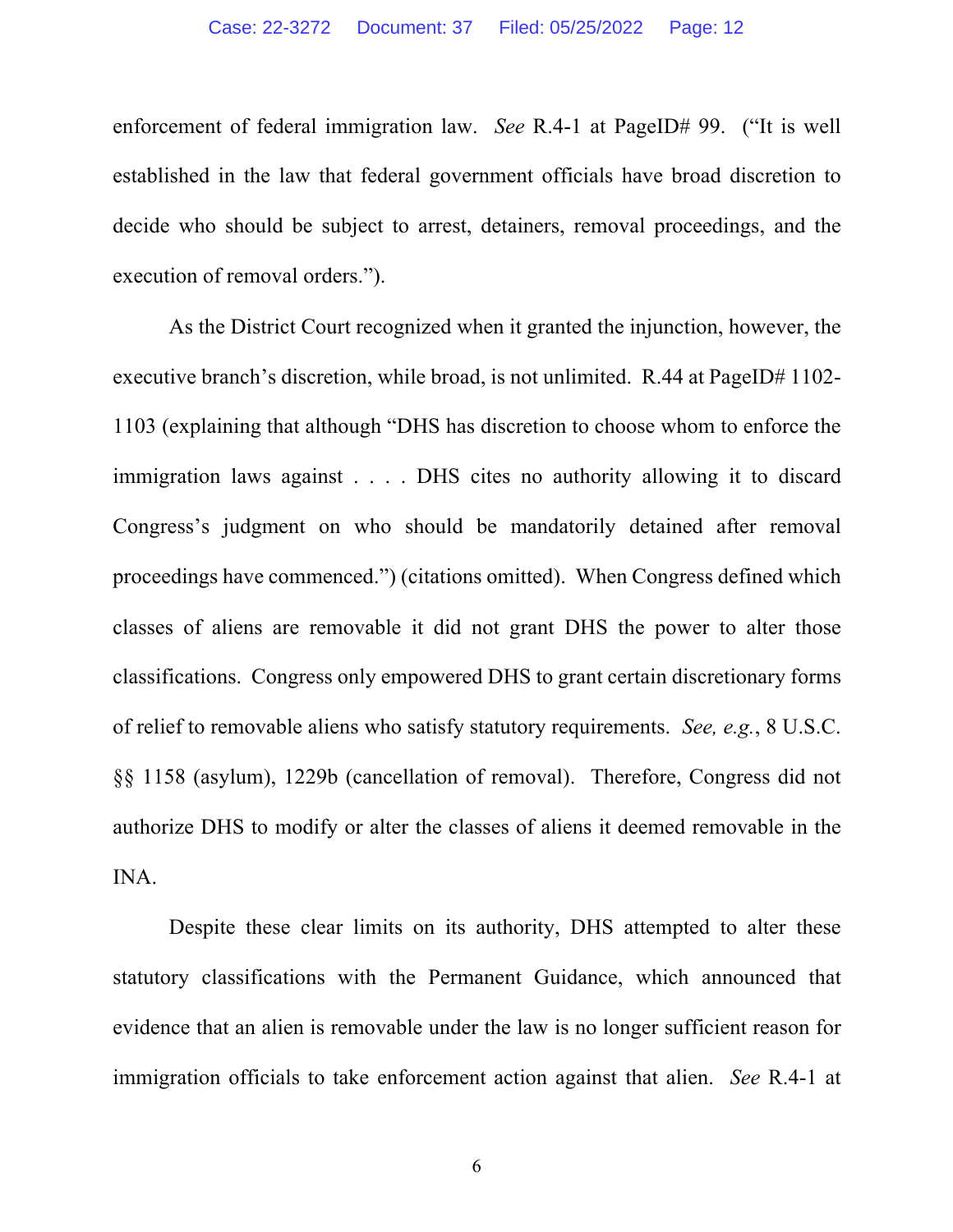PageID# 99. ("The fact that an individual is a removable noncitizen therefore should not alone be the basis of an enforcement action against them. We will use our discretion and focus our enforcement resources in a more targeted way."). The District Court was correct to enjoin implementation of the Permanent Guidance because DHS does not have the discretion to contravene the clear statutory commands of Congress that established mandatory detention and removal of certain aliens. This Court has recognized the mandatory nature of the detention and removal provisions of the INA, explaining that

> *Jennings* indeed forbade this precise form of interpretation in construing  $\S$  1225(b). "Here, by contrast," it reasoned, § 1225(b) "do[es] not use the word 'may.' Instead, [it] unequivocally mandate[s] that aliens falling within [its] scope 'shall' be detained." 138 S. Ct. at 843-44. And it said the same thing about  $\S$  1226(c), another mandatory detention statute, for the same reason. *Id.* at 846.

*Usama Jamil Hamama v. Adducci*, 946 F.3d 875, 879-80 (6th Cir. 2020). In other words, the Permanent Guidance should remain enjoined because DHS has changed the rules made by Congress, determining that what Congress deemed both necessary and sufficient for removal is now necessary, but insufficient, to warrant removal.

With the Permanent Guidance, DHS announced that it will require something more than the law specifies before immigration officials can deem an alien removable. *See* R.44 at PageID# at 1107 ("The Permanent Guidance displaces the custody and removal factors Congress intended DHS officials to consider for its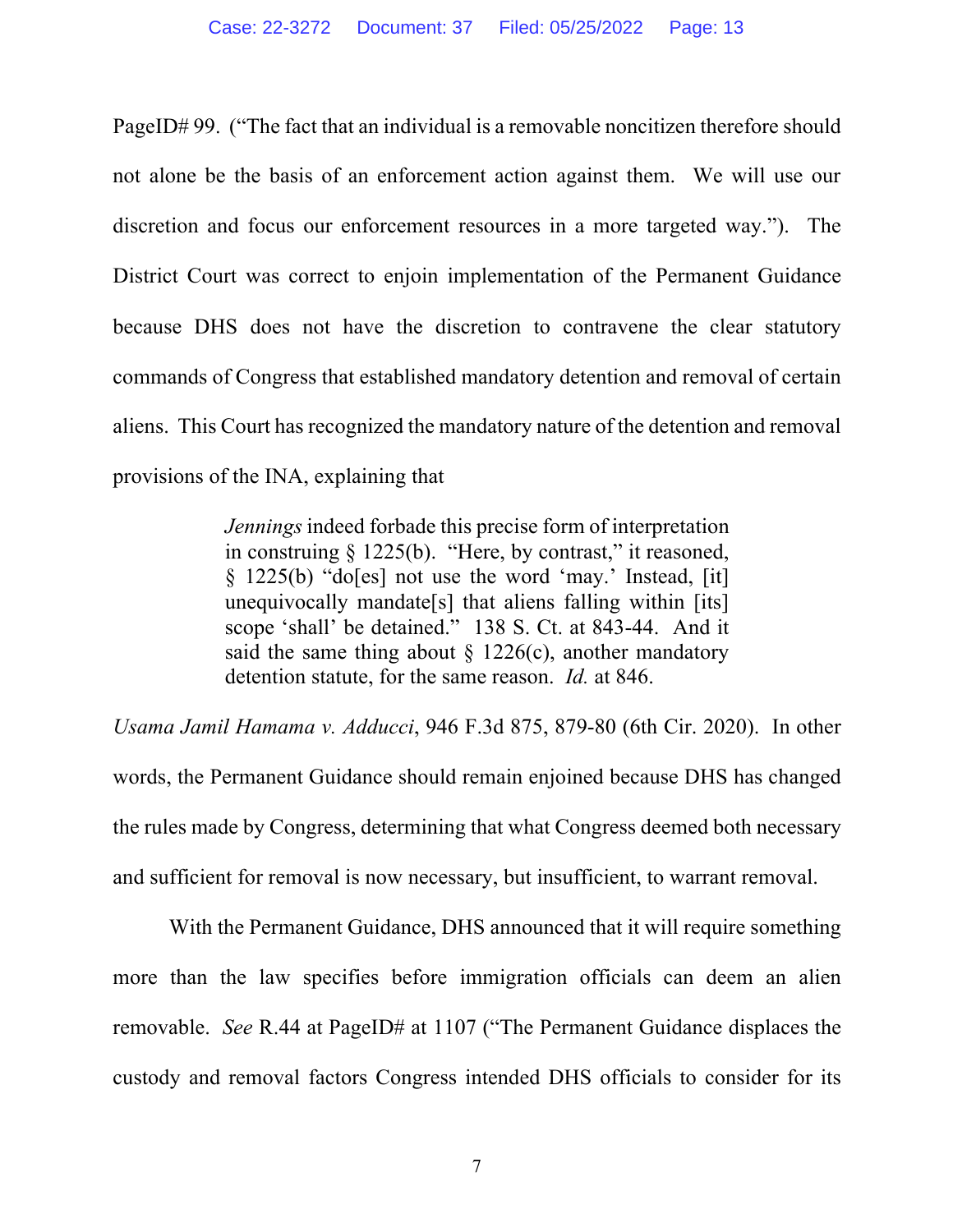extra-textual totality-of-the-circumstances analysis."). Because it attempts to change or modify which classes of aliens are removable under the law, the Permanent Guidance has substantive legal consequences, and thus is procedurally invalid. *See Am. Mining Cong. v. Mine Safety & Health Admin.*, 995 F.2d 1106, 1112 (1993) (explaining that a rule is substantive where it has "legal effect"); *Chrysler Corp. v. Brown*, 441 U.S. 281, 302 (1979) (explaining that substantive rules "have the force of law") (internal citations omitted); *Azar v. Allina Health Servs.*, 139 S. Ct. 1804, 1821 (2019) (explaining that "it is the *substantive legal effect* that will matter" when determining if a rule is substantive) (Breyer, J., dissenting) (emphasis original); *Morton v. Ruiz*, 415 U.S. 199, 232 (1974) (explaining that the an agency has "the responsibility . . . to employ procedures that conform to the law") (internal citation omitted). The District Court recognized the legal effect of the Permanent Guidance on states, noting that "[c]hanging the standards by which agency decisions are made constitutes a legal effect." R.44 at PageID# 1115 (citing *Barrios Garcia v. Dep't of Homeland Sec.*, 25 F.4th 430, 445 (6th Cir. 2022)). Accordingly, "[DHS] is not free . . . to adopt new substantive regulations without notice and comment." *St. Francis Health Care Ctr. v. Shalala*, 205 F.3d 937, 950 (6th Cir. 2000). *See also Texas v. United States*, 809 F.3d 134, 171 (5th Cir. 2015) ("[I]f a rule is 'substantive,' . . . the full panoply of notice-and-comment requirements [under the APA] must be adhered to scrupulously."). Where, as here,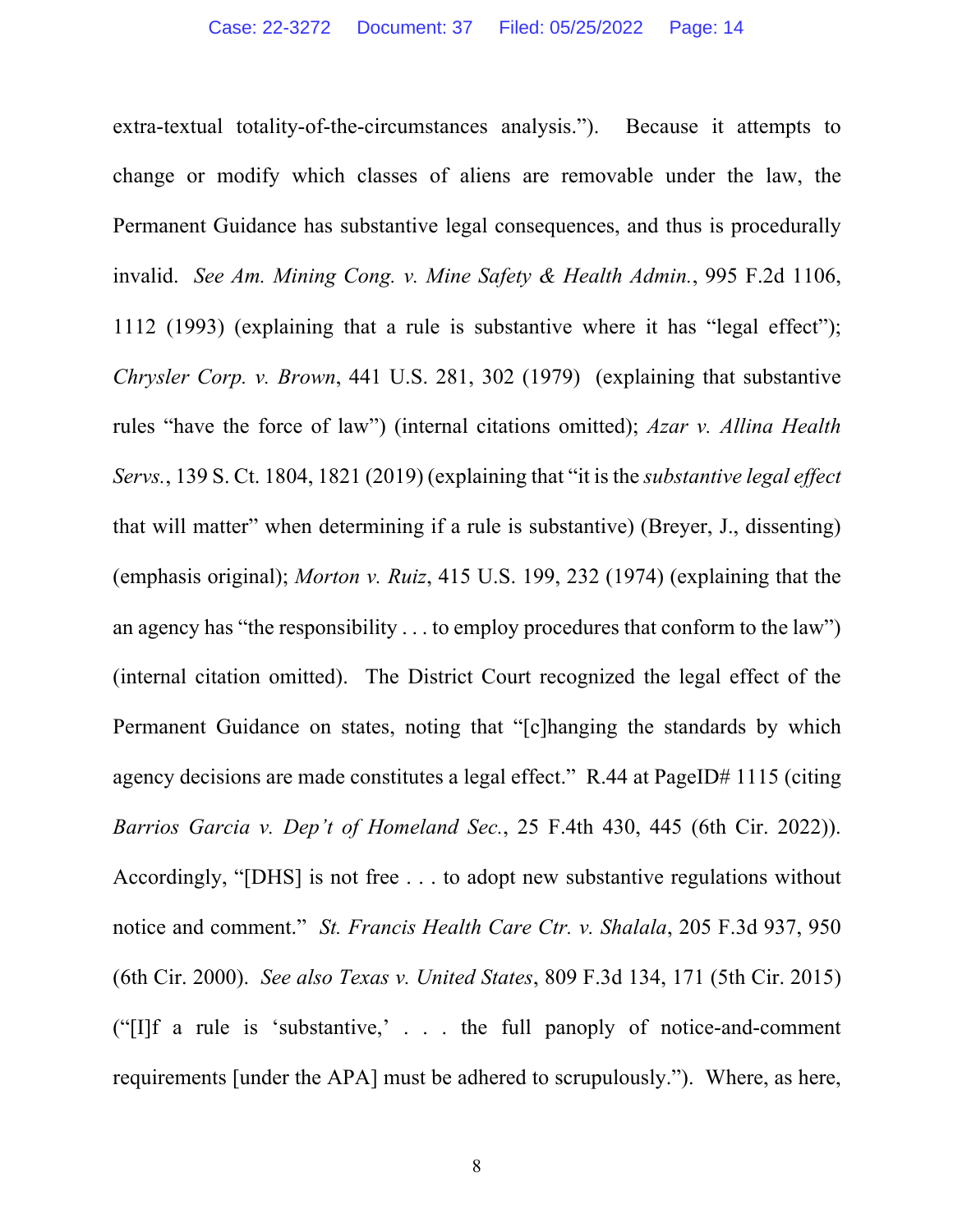an agency enacts such a rule but fails to follow proper procedures, the agency action is invalid.

The Permanent Guidance is a substantive rule for another reason—it removes immigration officers' discretion to initiate enforcement action against an alien on the "mere" ground that that alien was deemed removable by Congress. A rule "is also likely to be considered binding if it narrowly circumscribes administrative discretion in all future cases, and if it finally and conclusively determines the issues to which it relates." *Dyer v. Sec'y of Health & Human Servs.*, 889 F.2d 682, 685 (6th Cir. 1989). *See also Texas*, 809 F.3d at 172-73 (holding that the Deferred Action for Childhood Arrivals program was a substantive rule because it withheld officers' discretion). This substantive rule—which amounts to a tremendous administrative grant of amnesty—was not issued with the required notice-and-comment procedures and thus is in violation of the APA.

Furthermore, under the Permanent Guidance, DHS now considers statutorily mandated enforcement action discretionary. Congress has mandated enforcement against certain classes of aliens, including certain criminal aliens who attempt to enter the country illegally. *See* 8 U.S.C. § 1226(c) (making detention of certain criminal aliens pending removal mandatory). In fact, Congress made clear that the *only* requirement for such mandatory detention is the alien's conviction of a qualifying crime. *See* 8 U.S.C. § 1226(c)(1)(A), (B) (specifying criminal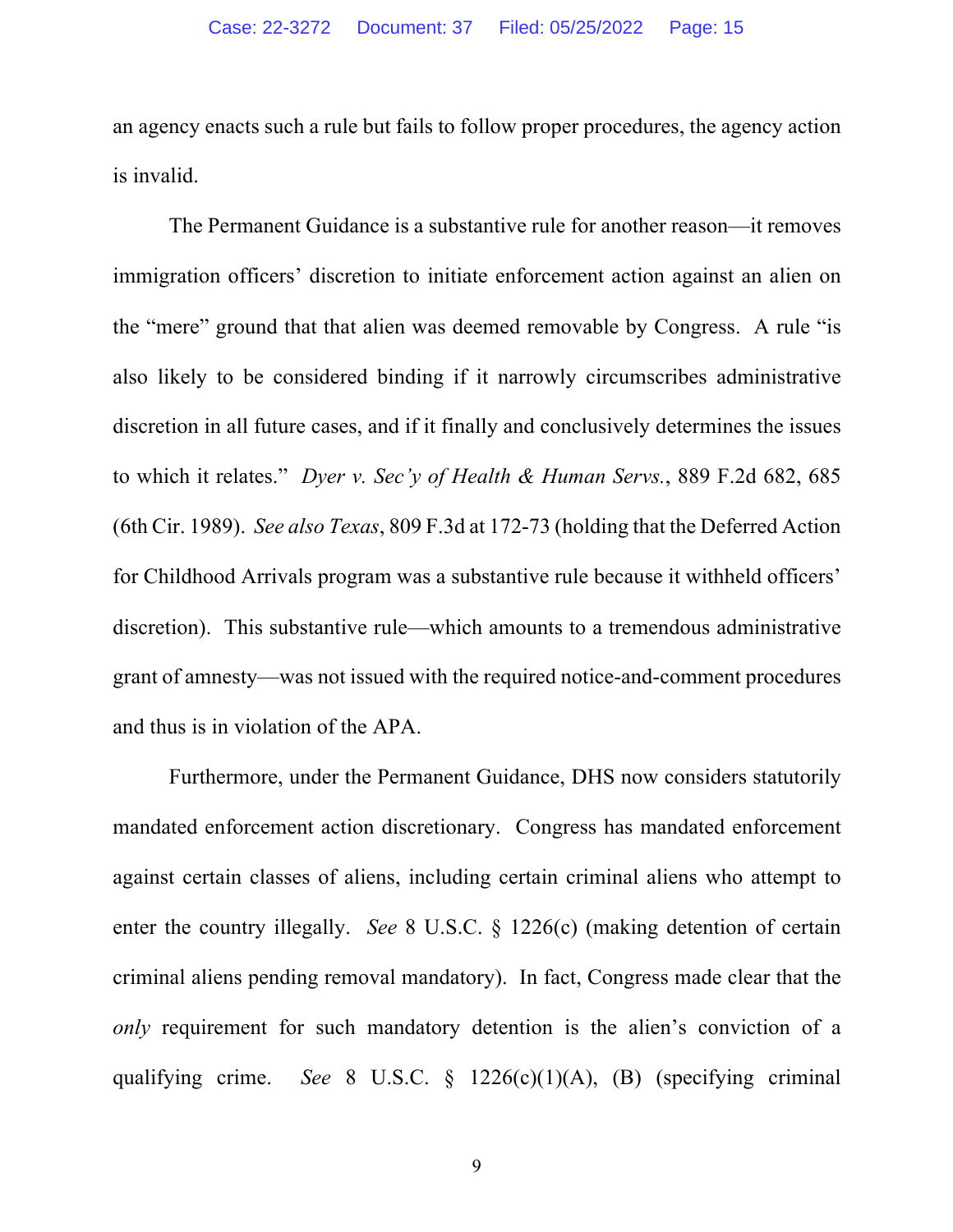convictions that require detention). *See also Zadvydas v. Davis*, 533 U.S. 678, 698 (2001) (explaining that "Congress explicitly expanded the group of aliens subject to mandatory detention."). Accordingly, this Court has repeatedly recognized the mandatory nature of detention under section 1226. *See, e.g., Usama Jamil Hamama*, 946 F.3d at 879 (describing "§ 1226(c) [as] another mandatory detention statute," because it "unequivocally mandate[s] that aliens falling within [its] scope *shall* be detained.") (emphasis added) (internal citation omitted); *Hamama v. Homan*, 912 F.3d 869, 873 (6th Cir. 2018) (describing detention under § 1226(c) as "mandatory"). By restricting enforcement, the Permanent Guidance "subvert[s] the plain meaning of the statute, making its mandatory language merely permissive." *Miller v. French*, 530 U.S. 327, 337 (2000).

Additionally, Congress determined that every alien subject to a final order of removal must be detained pending such removal. *See* 8 U.S.C. § 1231(a)(2) ("During the removal period, the Attorney General shall detain the alien."). *See also Johnson v. Guzman Chavez*, 141 S. Ct. 2271, 2281 (2021) ("Once an alien is ordered removed, DHS must physically remove him from the United States within a 90-day 'removal period.' …. During the removal period, *detention is mandatory*.") (emphasis added) (internal citation omitted). The legislative history of the Illegal Immigration Reform and Immigrant Relief Act of 1996, Pub. L. No. 104-208 ("IIRIRA") indicates that Congress mandated detention of criminal aliens due to the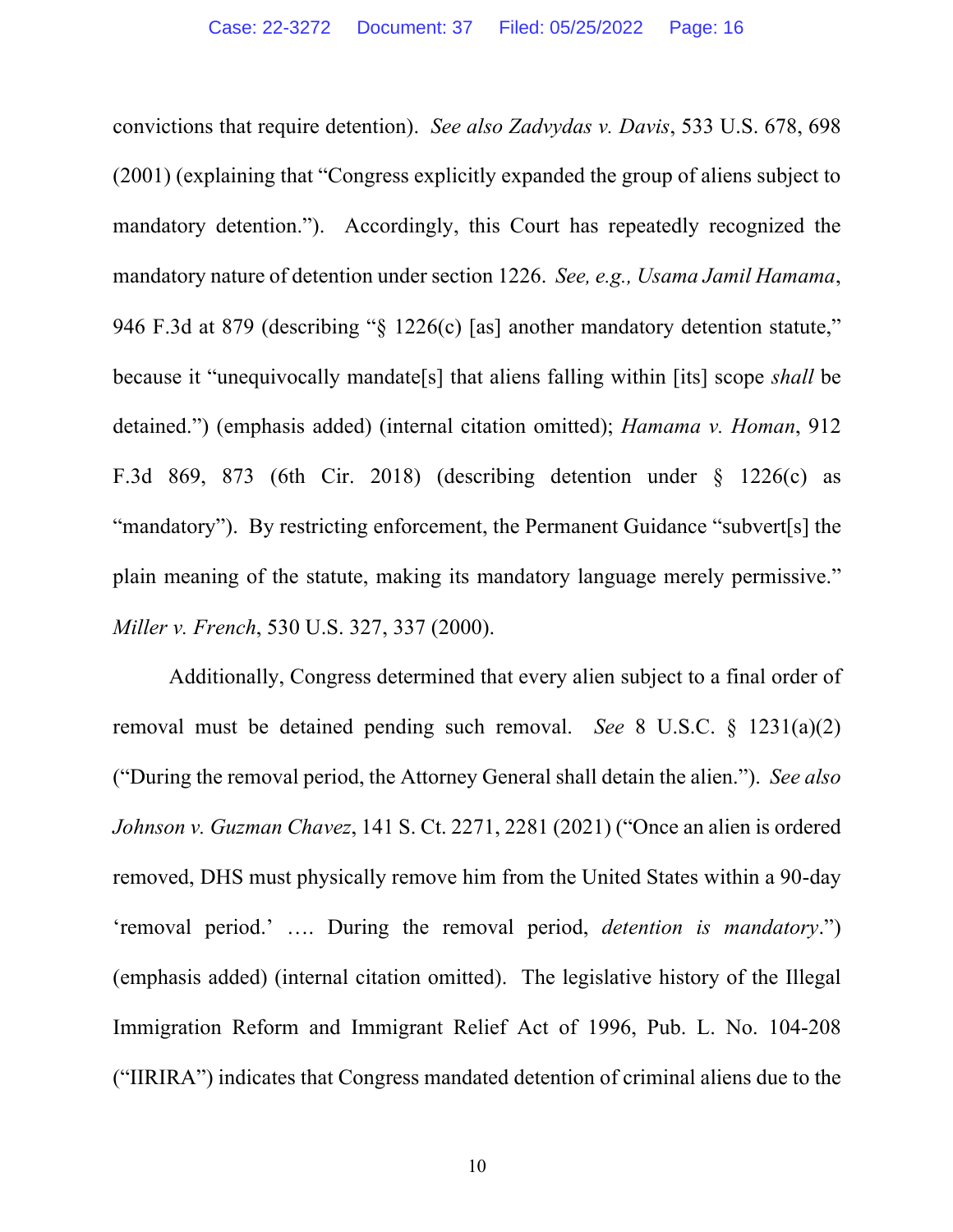high number of criminal aliens disappearing into American communities. *See* S. Rep. No. 104–48, at 2 (1995) (explaining that detention was necessary because "[u]ndetained criminal aliens with deportation orders often abscond upon receiving a final notification from the INS that requires them to voluntarily report for removal."). With this motivation, Congress made clear in IIRIRA that DHS does not have discretion with respect to certain classes of criminal aliens. 8 U.S.C. § 1231(a)(2) ("*Under no circumstances* during the removal period shall the Attorney General release an alien who has been found inadmissible under section 212(a)(2) or  $212(a)(3)(B)$ ... or deportable under section  $237(a)(2)$  or  $237(a)(4)(B)$ " of the INA.) (emphasis added). Yet, in the Permanent Guidance, DHS states it will not "rely on the fact of conviction or the result of a database search alone" when making enforcement decisions. R.4-1 at PageID# 101. DHS is thus treating the conditions Congress made the basis of mandatory action as insufficient to trigger any such action. Therefore, this procedurally invalid rule is also contrary to law.

Congress also mandated similar enforcement actions be taken against aliens who illegally enter the United States. The INA provides that "an alien present in the United States who has not been admitted or who arrives in the United States . . . shall be deemed for purposes of this chapter an applicant for admission." 8 U.S.C. §  $1225(a)(1)$ . Designation as an applicant for admission triggers section  $1225(a)(3)$ , which instructs that all applicants for admission "shall be inspected by immigration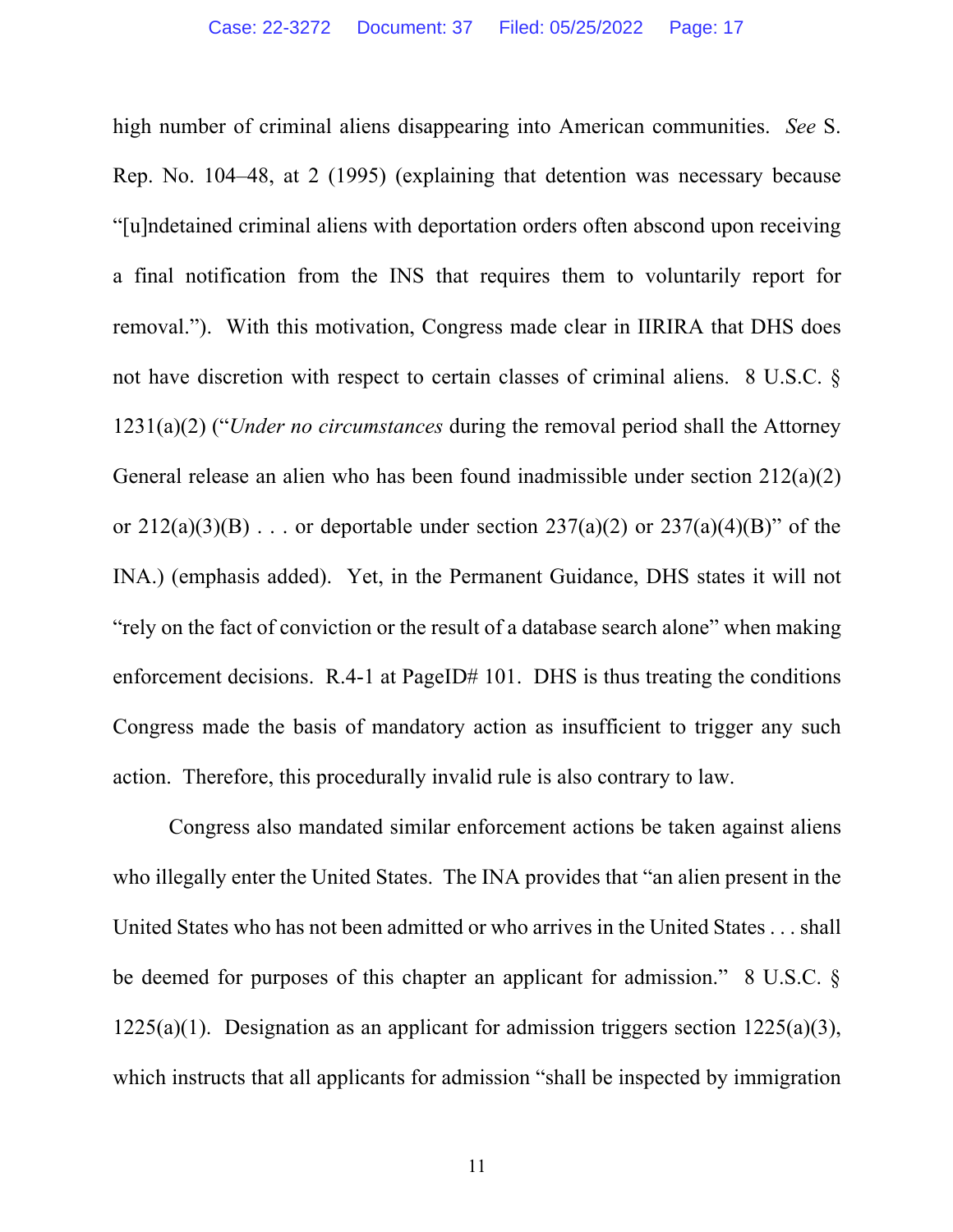officers." 8 U.S.C.  $\S$  1225(a)(3). This inspection of applicants for admission mandates expedited removal of aliens who do not have proper entry documents as well as aliens who attempt to gain admission through fraud or misrepresentation. 8 U.S.C. § 1225(b)(1)(A)(i). Although such aliens may petition for asylum, the INA mandates their detention during the application process. 8 U.S.C. §  $1225(b)(1)(B)(ii)$ ,  $(iii)(IV)$ . Furthermore, "if the examining immigration officer determines that an alien seeking admission is not clearly and beyond a doubt entitled to be admitted, the alien *shall* be detained for a proceeding under section 1229a of this title."  $8 \text{ U.S.C.} \S 1225(b)(2)(\text{A})$  (emphasis added).

Congress also deemed removal mandatory in certain cases. For example, a Texas district court recently noted the mandatory nature of removal under §  $1231(a)(1)(A)$ , stating that use of "shall" compels the government where "the statute's manifest purpose is to protect the public or private interests of innocent third parties." *Texas v. United States*, 524 F. Supp. 3d 598, 646-47 (S.D. Tex. 2021) (citing *Richbourg Motor Co.*, 281 U.S. 528, 533-34 (1930)). The legislative history of IIRIRA indicates that Congress implemented mandatory detention to protect the interests of American communities as it was a solution to the "high percentage of aliens [who] abscond" due to the existing "lax procedures." H.R. Rep. No. 104-469, at 161 (1996).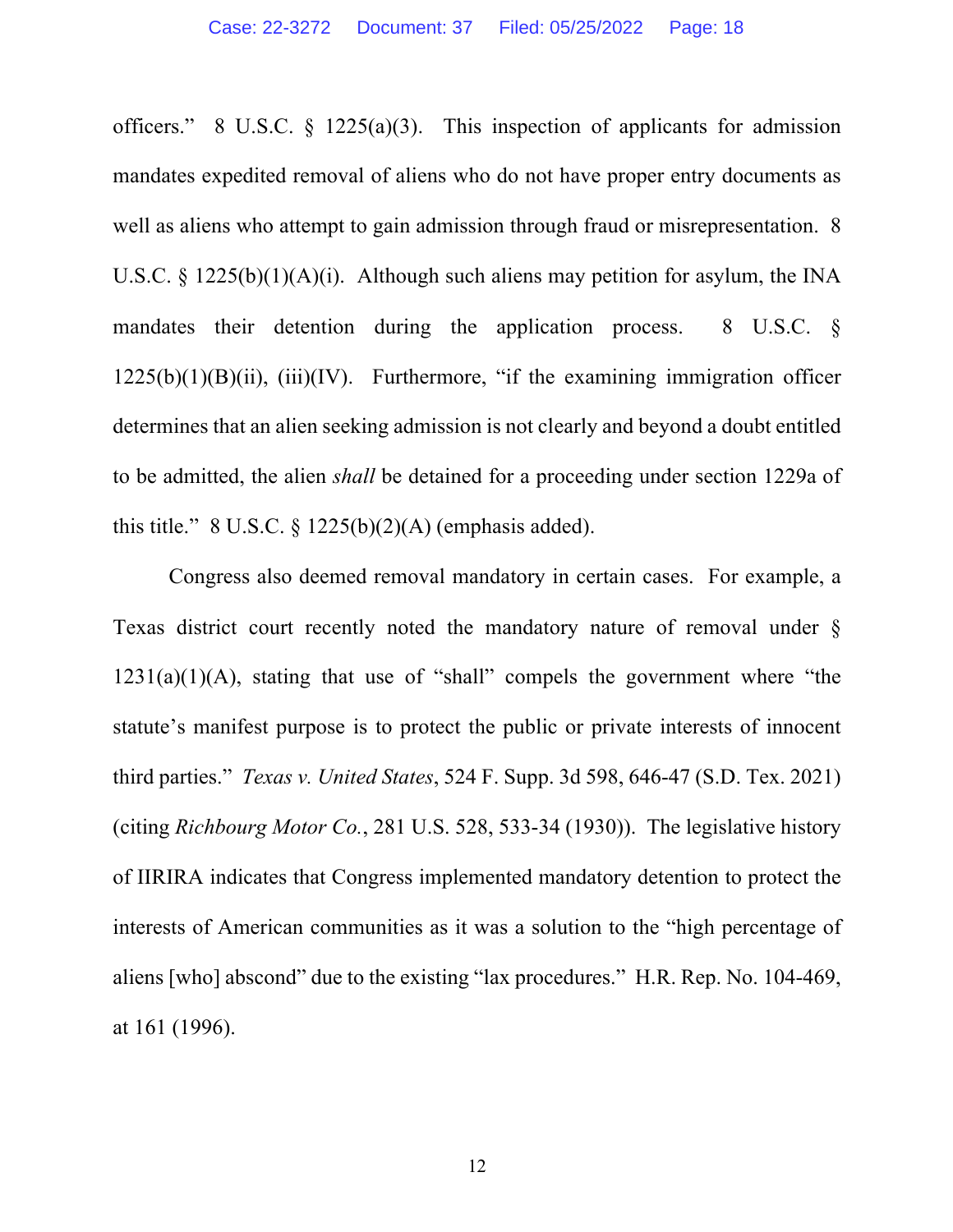Congress included one possible alternative to expedited removal or detention—return to contiguous territory—which is available for inadmissible aliens who arrive in the U.S. on land from contiguous foreign territory. 8 U.S.C. §  $1225(b)(2)(C)$ . The INA grants immigration officials the discretion to return such aliens to the contiguous foreign territory from which they arrived pending their removal proceedings with a limited ability to parole, on a case-by-case basis, such aliens temporarily. *See* 8 U.S.C. § 1182(d)(5) (granting discretion where such temporary admission would serve "urgent humanitarian reasons or significant public benefit"). The INA does not, however, grant officials the authority to disregard its commands.

Despite the clear mandates of the INA, DHS declared that while aliens who illegally cross the border will be treated as enforcement priorities, "there could be mitigating or extenuating facts and circumstances that militate in favor of declining enforcement action." R.4-1 at PageID# at 101. The INA does not grant DHS the power to consider such circumstances. Therefore, the Permanent Guidance is contrary to law because it subjects the actions Congress made mandatory to DHS's discretion.

The Permanent Guidance eschews "bright lines or categories" despite the fact that Congress established such "bright lines" and "categories" when it defined the classes of removable aliens and classes of aliens against whom enforcement action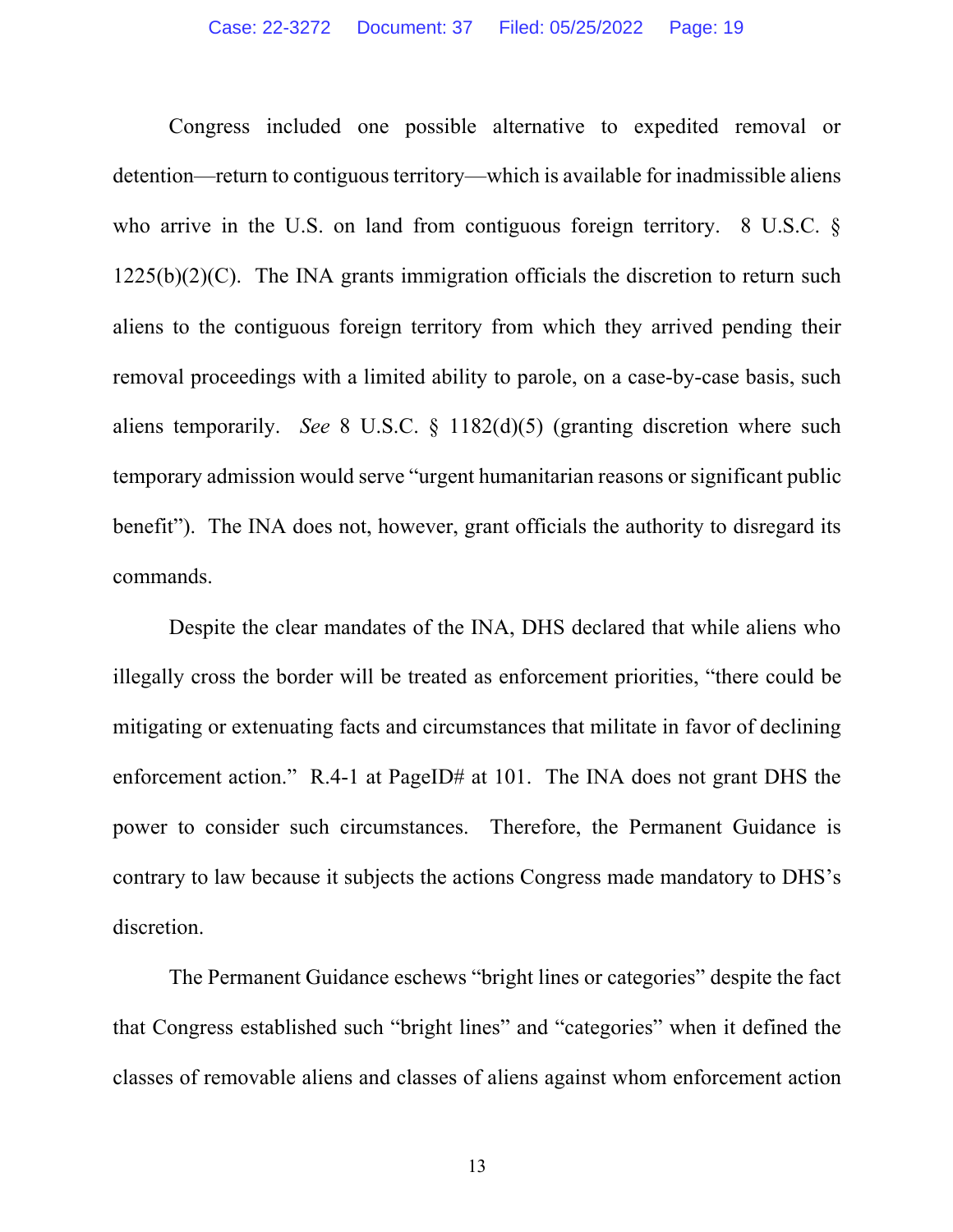is required. R.4-1 at PageID# 100. This Court must reject DHS's attempt to change these congressionally mandated categories into options.

#### **II. Defendants Violate the Take Care Clause by Actively Opposing the Law.**

Affirming the decision of the District Court is necessary to reinforce the rule of law and the constitutional separation of powers. The Take Care Clause instructs that the President "shall take care that the laws be faithfully executed." U.S. Const. art. II, § 3. According to separation of powers principles, Congress makes the laws, the executive faithfully enforces the laws, and the judiciary interprets the laws. This division of authority entails that DHS's active opposition to the enforcement of mandatory detention and removal statutes be rejected:

> With all its defects, delays and inconveniences, men have discovered no technique for long preserving free government except that the Executive be under the law, and the law be made by parliamentary deliberations.

> Such institutions may be destined to pass away. But it is the duty of the Court to be last, not first, to give them up.

*Youngstown Sheet & Tube Co. v. Sawyer*, 343 U.S. 579, 655 (1952) (Jackson, J., concurring). Justice Jackson explained that *Youngstown* was part of a "judicial tradition" that sovereigns are "under God and the Law." *Id*. at 655 n.27 (internal quotation marks omitted). The Framers squarely rejected the idea that the executive should be vested with the authority to suspend or dispose of congressionally enacted laws by imposing the Take Care Clause as a duty.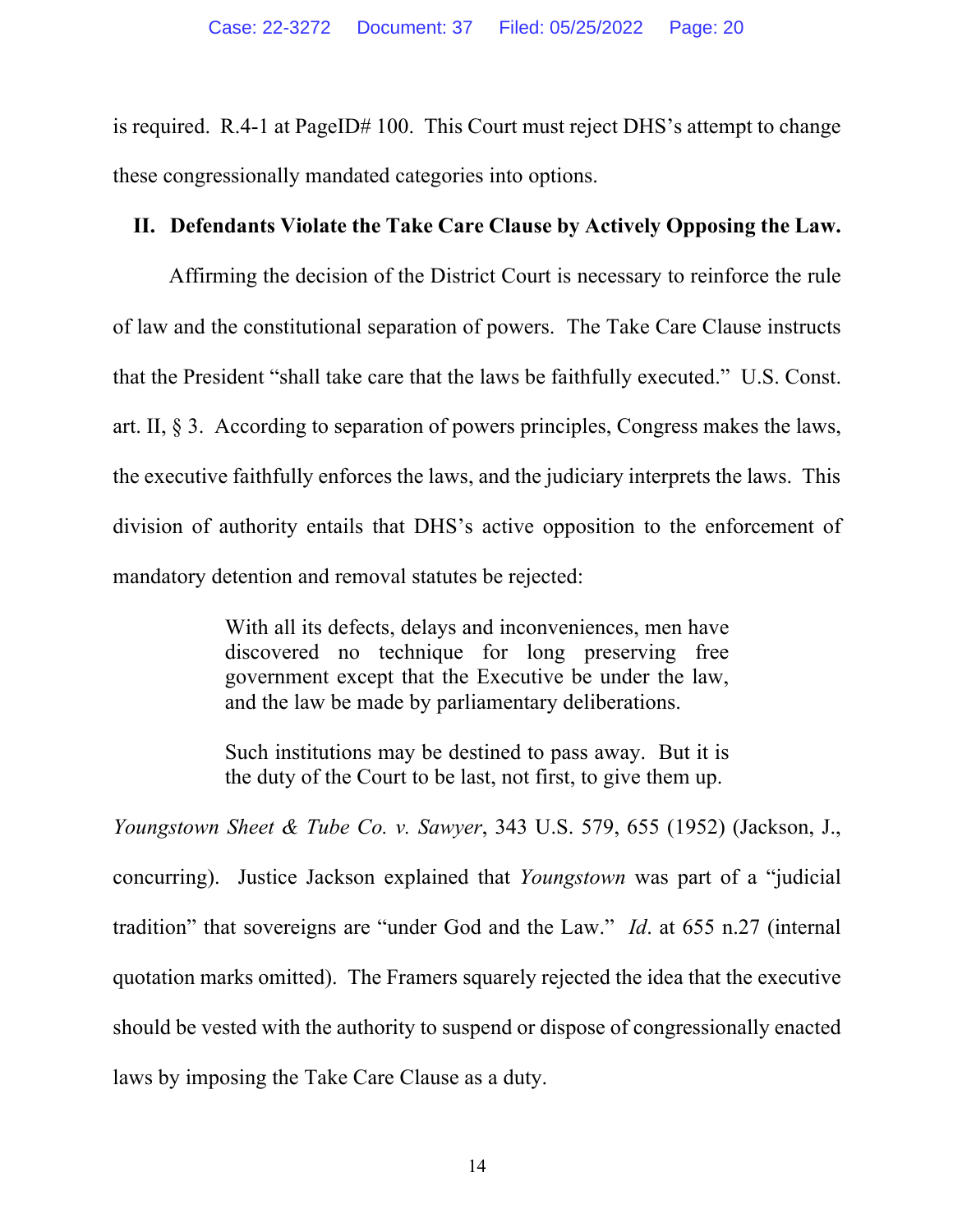Judicial precedent on how to apply the Take Care Clause is scant. Importantly, however, it has been suggested by the Supreme Court that nonenforcement of the law may violate the Take Care Clause "where it could justifiably be found that the agency has 'consciously and expressly adopted a general policy' that is so extreme as to amount to an abdication of its statutory responsibilities." *Heckler v. Chaney*, 470 U.S. 821, 833 n.4 (1985) (quoting *Adams v. Richardson*, 480 F.2d 1159, 1162 (D.C. Cir. 1973) (en banc)).<sup>2</sup> Thus, while single instances of agency nonenforcement are not subject to judicial review, "generalized non-enforcement policies . . . are more likely to be direct interpretations of the commands of the substantive statute," and thus more amenable to review by the courts. *Medinatura, Inc. v. FDA*, 496 F. Supp. 3d 416, 447-48 (D.D.C. 2020) (citing *Crowley Caribbean Transport, Inc. v. Pena,* 37 F.3d 671 (D.C. Cir. 1994)). Further, the D.C. Circuit has held that the Take Care Clause "does not permit the President to refrain from executing the laws duly enacted by the Congress as those laws are construed by the judiciary." *Nat'l Treasury Employees Union v. Nixon*, 492 F.2d 587, 604 (D.C. Cir. 1974). The D.C. Circuit further observed that "the judicial

<sup>2</sup> The Supreme Court indicated a willingness to address the Take Care Clause when it granted *certiorari* in *United States v. Texas*, 577 U.S. 1101 (2016), and ordered the parties to brief "[w]hether the [Deferred Action for Parents of Americans and Lawful Permanent Residents] Guidance violates the Take Care Clause of the constitution, Art. II, § 4." The Fifth Circuit had declined to address the question. *See Texas v. United States*, 809 F.3d 134, 146 n.3 (5th Cir. 2015) (as revised). The Supreme Court affirmed that decision by an equally divided Court. *See United States v. Texas*, 136 S. Ct. 2271 (2016).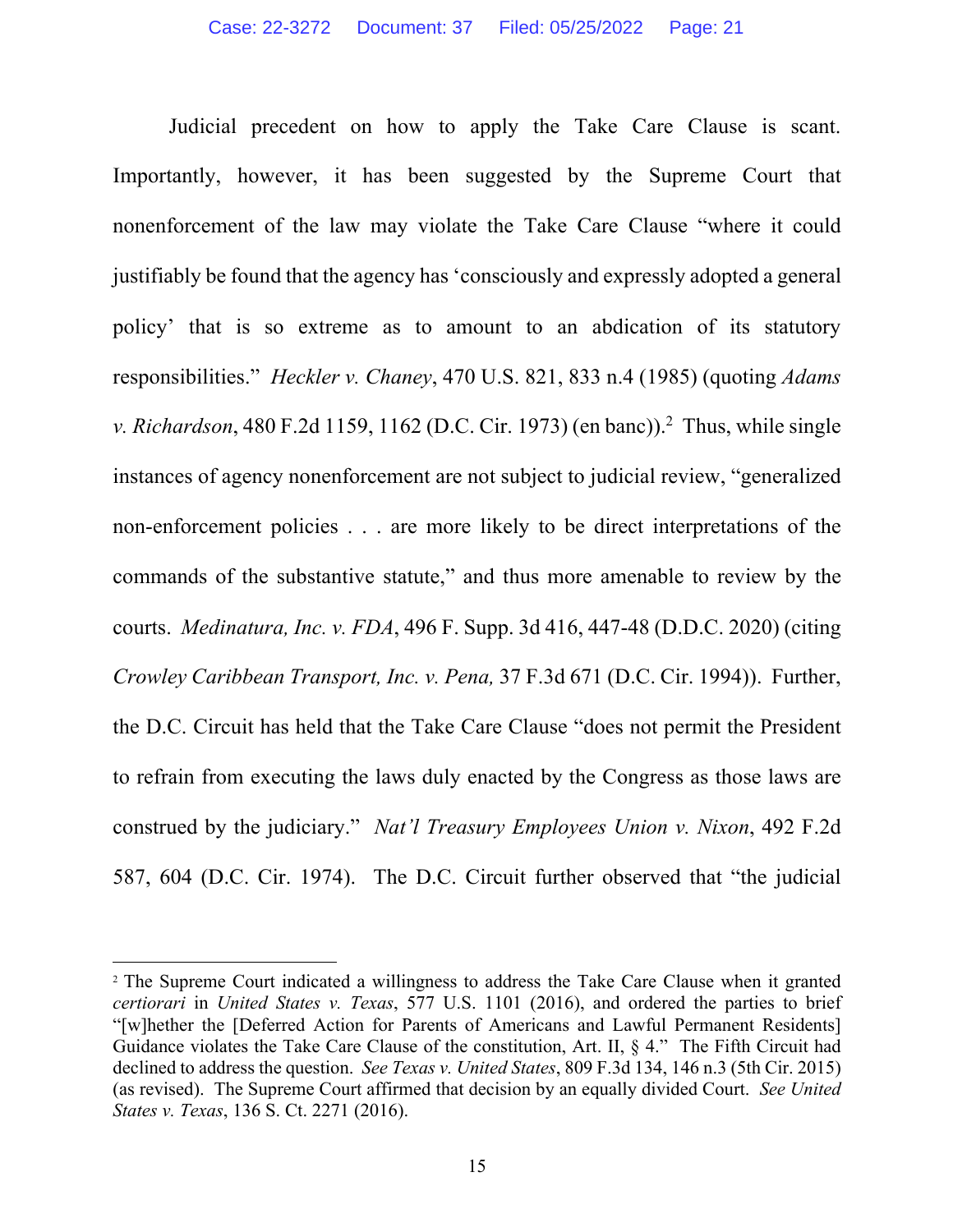branch of the Federal Government has the constitutional duty of requiring the executive branch to remain within the limits stated by the legislative branch." *Id*.

Recently, a district court in Texas addressed the Take Care Clause and ruled that the executive branch, including its agencies, "must exercise any discretion accorded to it by statute in the manner which Congress has prescribed" and "may not dispense with a clear congressional mandate under the guise of exercising 'discretion.'" *Texas v. United States*, 2021 U.S. Dist. LEXIS 156642, \*138-39 (S.D. Tex. Aug. 19, 2021); *see also Texas v. United States*, 524 F. Supp. 3d 598, 649 (S.D. Tex. 2021) (holding that the executive's inherent authority over immigration "does not include the authority to 'suspend' or 'dispense with' Congress's exercise of legislative Powers in enacting immigration laws") (citing *United States v. Midwest Oil Co.*, 236 U.S. 459, 505 (1915) (Day, J., dissenting); *Escoe v. Zerbst*, 295 U.S. 490, 493 (1935)).

The executive may not rely on political opposition to enforcement of immigration law—much less on political opposition to that law itself—as justification for the cancellation of constitutionally mandated enforcement actions. As Justice Kagan stated, the executive's duty under the Take Care Clause requires "fidelity to the law itself, not to every presidential policy preference." *Seila Law LLC v. Consumer Fin. Prot. Bureau*, 140 S. Ct. 2183, 2228 (2020) (Kagan, J., dissenting). The Supreme Court has rejected the proposition that the Take Care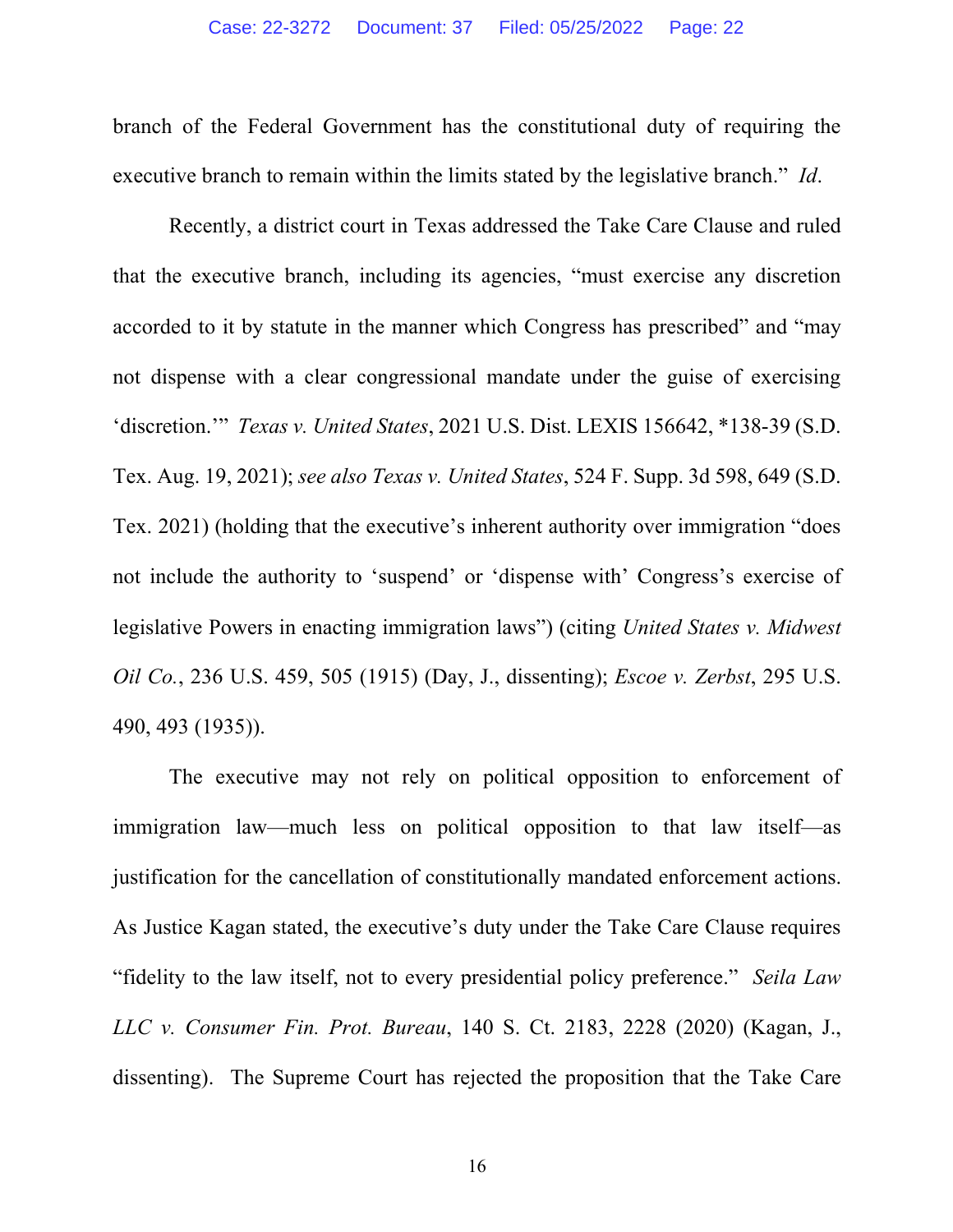Clause is consistent with the President's power to dispense with laws, holding that recognizing such a power "would be clothing the President with a power to control the legislation of [C]ongress." *Kendall v. United States ex rel. Stokes*, 37 U.S. 524, 613 (1838). *See also FCC v. Fox TV Stations, Inc.*, 556 U.S. 502, 547 (2009) (explaining that although an agency has "broad authority to determine relevant policy . . . it does not [have the authority] to make policy choices for purely political reasons") (Breyer, J., dissenting). Political opposition is also not justification for the executive to frustrate Congress's objective of secure borders.

The administration's conscious policy of refusal to enforce the laws as enacted by Congress is extreme, as seen in its effects. Removal statistics from this year show that the Permanent Guidance is having its intended impact. April 2021 represented the lowest monthly total of ICE arrests on record, with fewer than 3,000 arrests. (*Washington Post*, "Biden administration reins in street-level enforcement by ICE as officials try to refocus agency mission," May 25, 2021, available at: https://archive.is/NeSHE#selection-33.0-333.104). Not surprisingly, it was recently reported that immigration arrests in FY 2021 were the lowest they have been in over a decade. (*Washington Post*, "Immigration arrests fell to lowest level in more than a decade during fiscal 2021, ICE data shows," Oct. 26, 2021, available at: https://www.washingtonpost.com/national/ice-arrests-biden-

trump/2021/10/25/f33130b8-35b5-11ec-9a5d-93a89c74e76d\_story.html). In fact,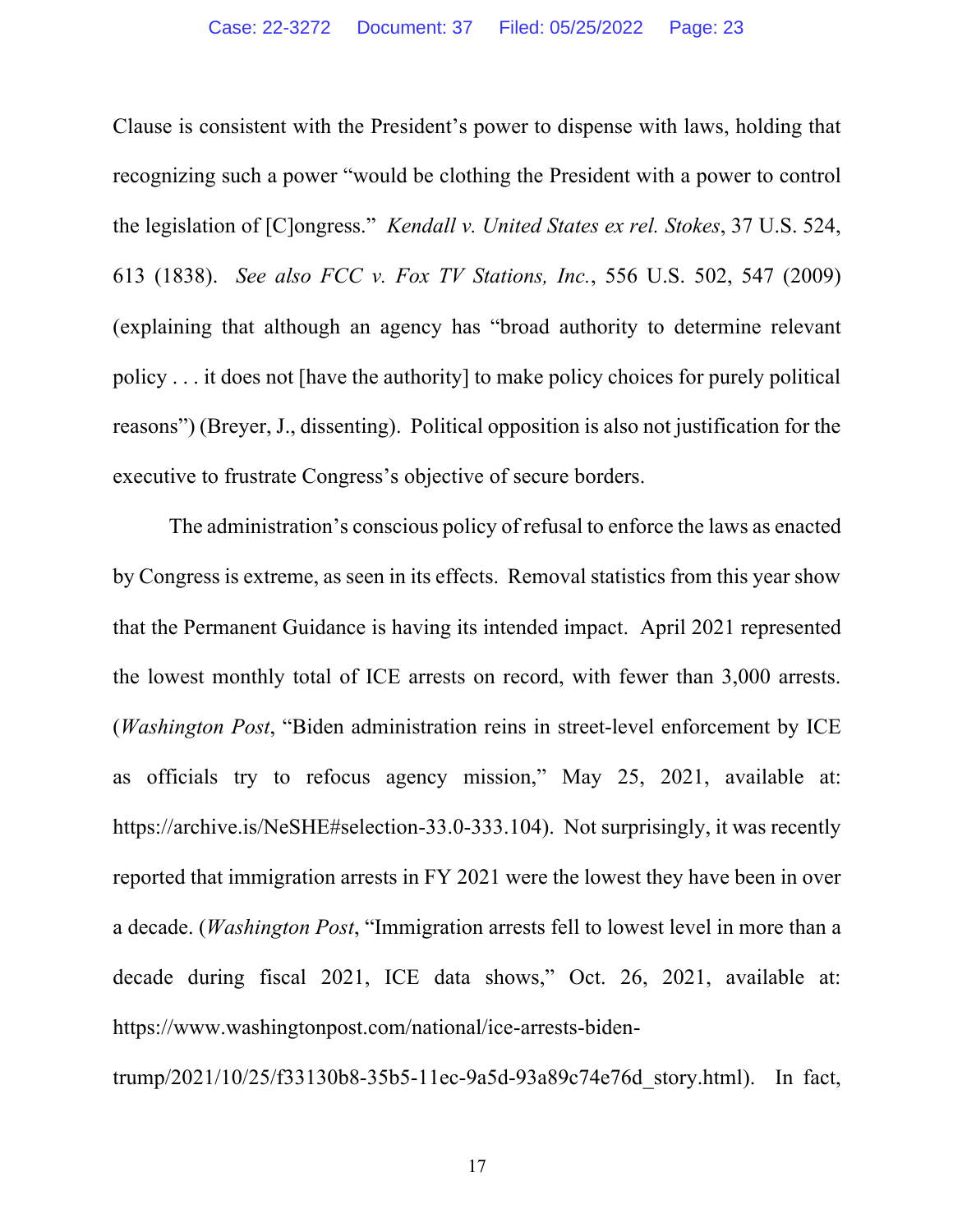"curbing civil immigration arrests within the United States allows the Biden administration to shield millions of longtime undocumented immigrants from deportation[.]" *Id*. Additionally, the number of "illegal crossings skyrocketed in the months after President Biden took office." (*Washington Post*, "Border arrests have soared to an all-time high, new CBP data shows," Oct. 20, 2021, available at: https://www.washingtonpost.com/national/border-arrests-record-levels-

2021/2021/10/19/289dce64-3115-11ec-a880-a9d8c009a0b1\_story.html).

Since the District Court enjoined the Permanent Guidance, moreover, the number of aliens attempting illegally to cross the border has continued to rise to record levels. *See, e.g., ABC News*, "Migrant arrivals at southern border soared to 22-year high in March," Apr. 16, 2022, available at: https://abcnews.go.com/US/migrant-arrivals-southern-border-soared-22-yearhigh/story?id=84126036); *NBC News*, "More than 234,000 migrants tried to cross southern U.S. border in April, a new high," May 16, 2022, available at: https://www.nbcnews.com/politics/immigration/us-officials-encountered-234000 migrants-southern-border-april-new-hig-rcna29124. This continued rise in migrant encounters has been fueled by the announcement from the Centers for Disease Control ("CDC") that it intended to lift the policy, known as "Title 42," that allowed immigration officials to turn migrants away at the border due to the COVID-19 pandemic. Public Health Determination and Order Regarding Suspending the Right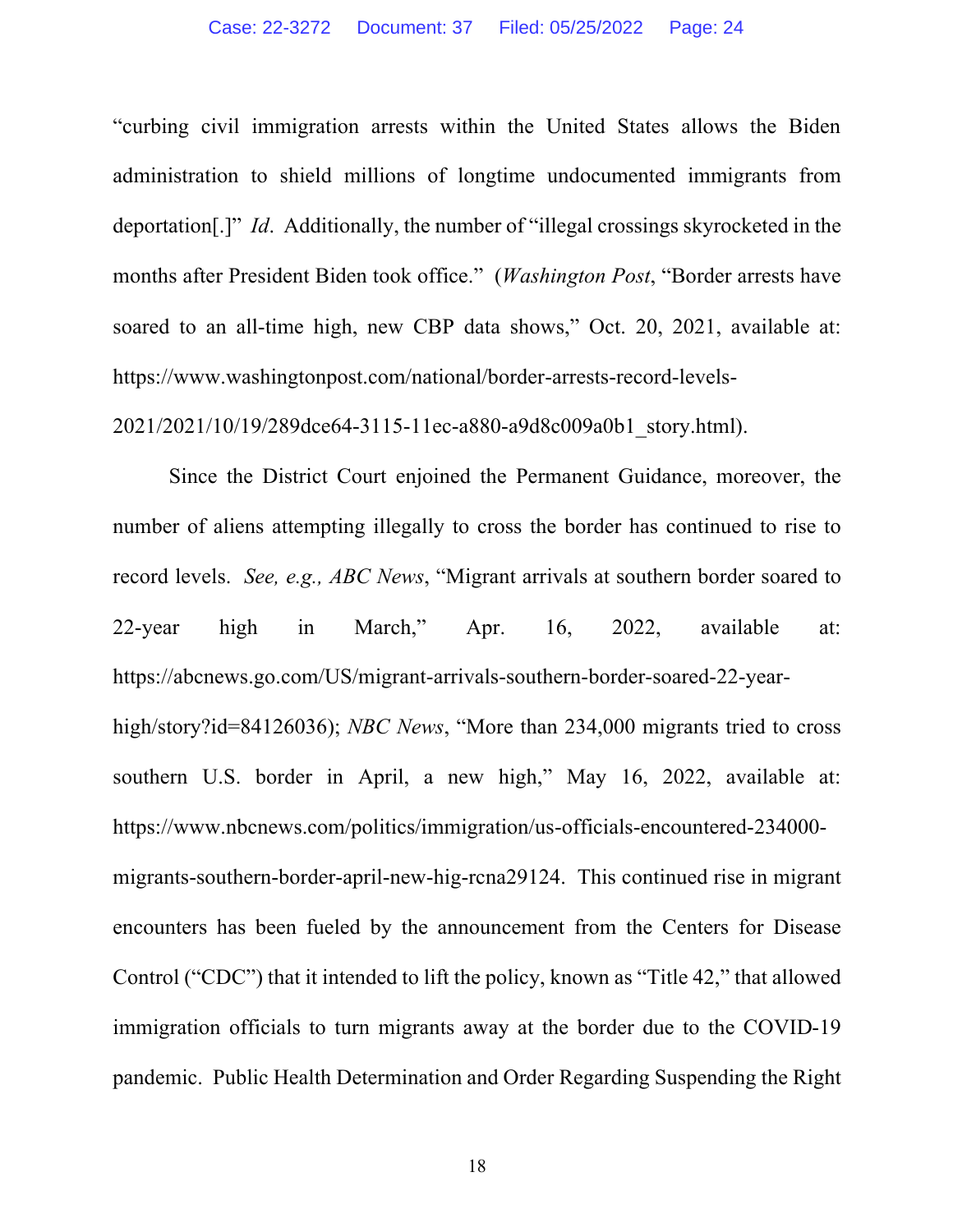To Introduce Certain Persons From Countries Where a Quarantinable Communicable Disease Exists, 87 Fed. Reg. 19, 941 (Apr. 6, 2022). *See also AZ Mirror*, "Border numbers hit highest level in 20 years, as end of Title 42 looms," Apr. 21, 2022, available at: https://www.azmirror.com/2022/04/21/border-numbershit-highest-level-in-20-years-as-end-of-title-42-looms/; *National Review*, "Illegal Migrant Encounters Hit Record High in April as Biden Administration Pushes to Rescind Title 42," available at: https://www.nationalreview.com/news/illegalmigrant-encounters-hit-record-high-in-april-as-biden-administration-pushes-torescind-title-42/. The impact of Title 42's end is so great, in fact, that a District Court in Louisiana just issued an injunction barring the CDC from terminating policy. *Louisiana, et al. v. Ctrs. for Disease Control & Prevention*, No. 6:22-CV-00885, 2022 U.S. Dist. LEXIS 91296, at \*14-15 (W.D. La. May 20, 2022) (finding that "the record supports the Plaintiff States' position that the Termination Order will result in increased border crossings and that, based on the government's estimates, the increase may be as high as three-fold.").

DHS's refusal to enforce detention and removal statutes frustrates congressional objectives regarding border control and the removal of certain criminal aliens. Defendants' actions annul the comprehensive framework of immigration laws enacted by Congress, in particular the Illegal Immigration Reform and Immigrant Relief Act of 1996. With IIRIRA, Congress "made sweeping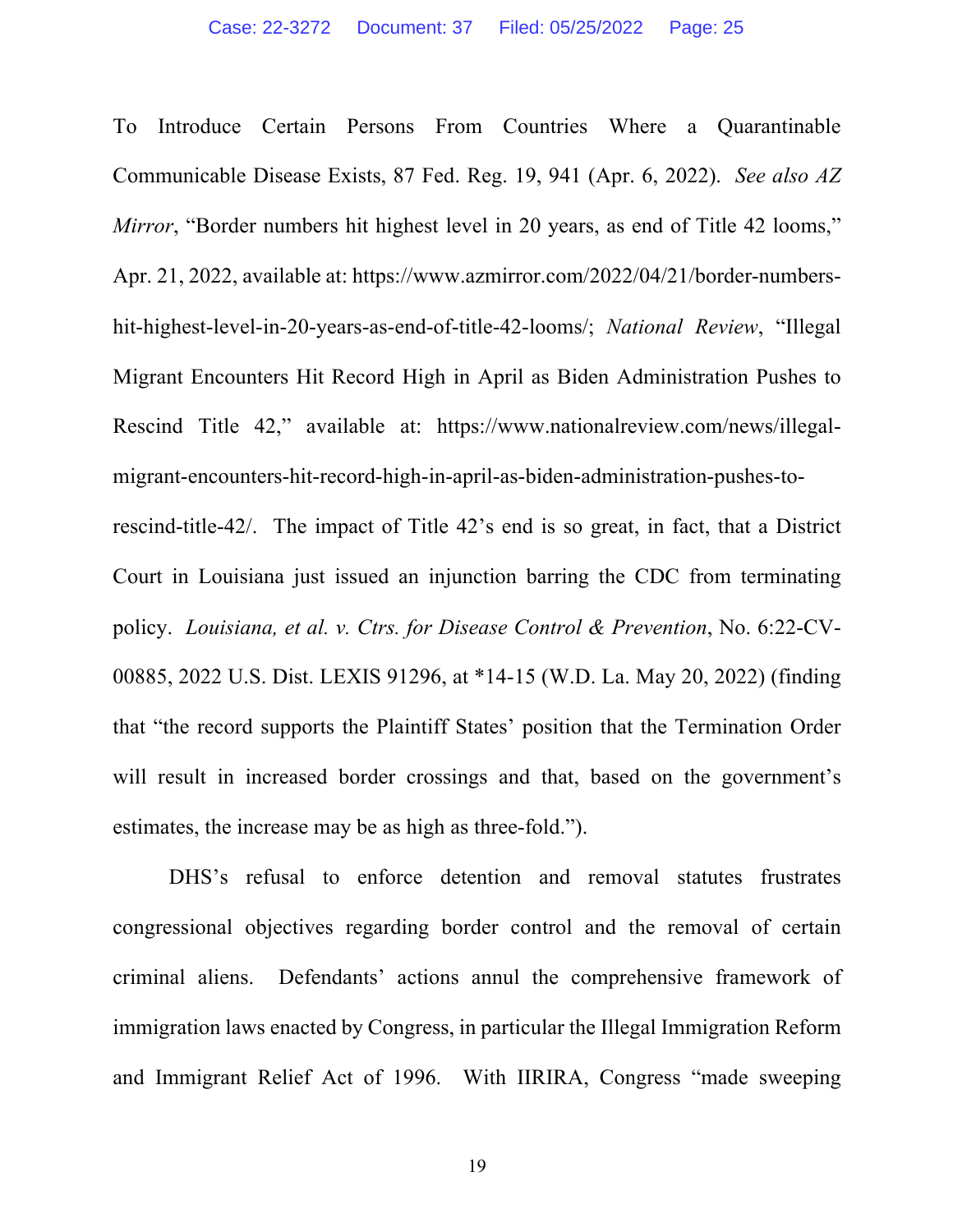revisions of immigration policy[,]" *Bartoszewska-Zajac v. INS*, 237 F.3d 710, 712 (6th Cir. 2001), in order "to improve deterrence of illegal immigration to the United States[.]" 104 H.R. Rep. No. 104-828. These actions reflect Congress's "legitimate governmental objective of lessening the incentive for illegal entry and residence in the United States." *Boe v. Wright*, 648 F.2d 432, 438 (5th Cir. 1981) (Reavley, C.J., concurring). Defendants cannot dispense with IIRIRA and its objective of restricting agency discretion in the fields of admission and removal.

The executive must defer to the supremacy of Congress's legislative enactments; it does not have the authority to override Congress. *See Lamie v. United States Tr.*, 540 U.S. 526, 538 (2004) ("There is a basic difference between filling a gap left by Congress'[s] silence and rewriting rules that Congress has affirmatively and specifically enacted."). *See also Medellin v. Texas*, 552 U.S. 491, 523 (2008) (explaining that executive authority "must stem either from an act of Congress or from the Constitution itself."). IIRIRA commands enforcement—reflecting Congress's objective that certain classes of removable aliens are detained and removed—and the executive must obey.

Despite the clear commands of Congress, the Permanent Guidance states that an alien's removability status "should not alone be the basis of an enforcement action against them." R.4-1 at PageID# 99. Additionally, the Permanent Guidance gives immigration officials discretion with respect to the very enforcement actions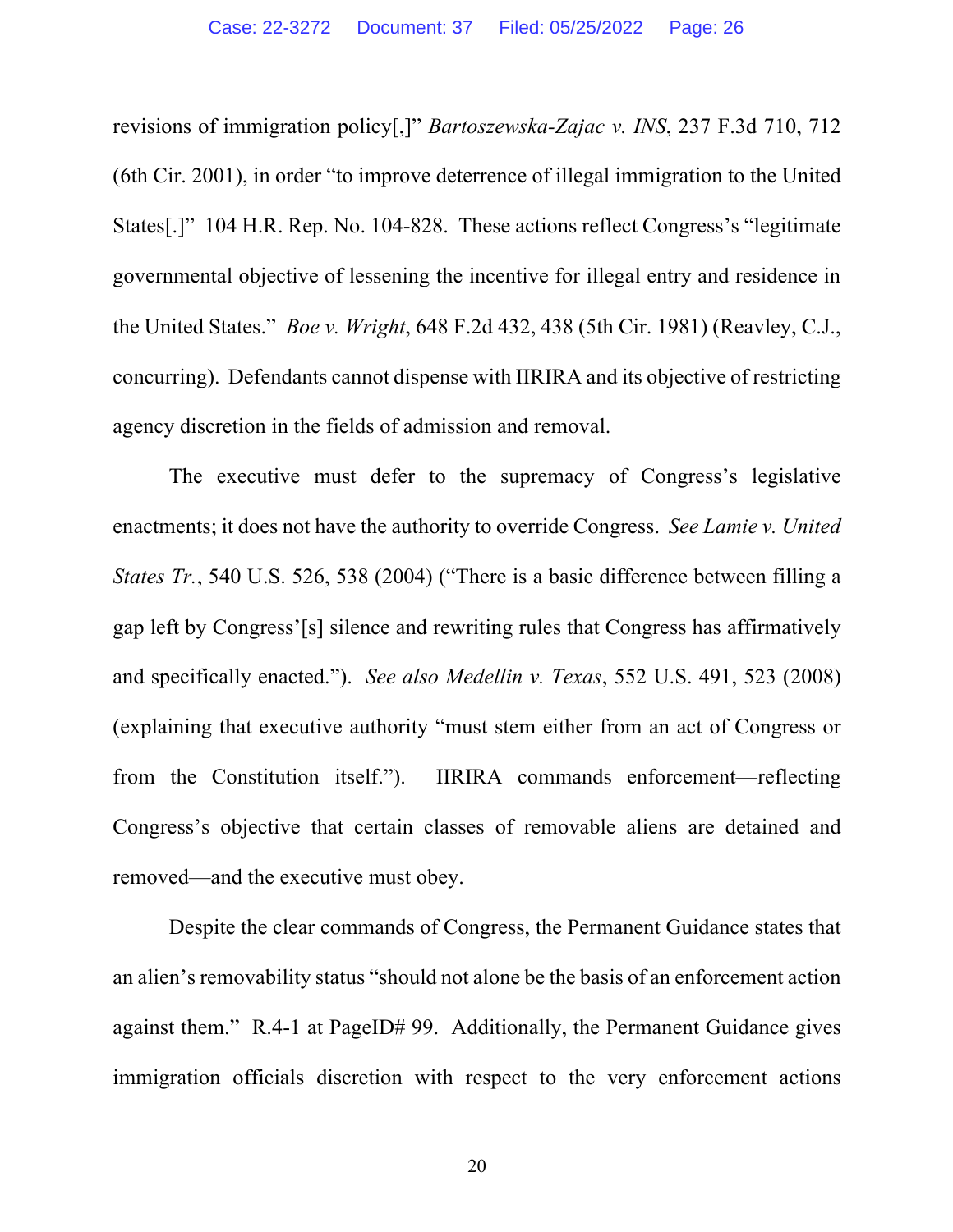Congress deemed mandatory for certain classes of aliens. Should this Court overturn the District Court's injunction, there will be no immigration enforcement or removal proceedings for a vast number of removable aliens, and a likelihood of increased nonenforcement toward other aliens in the future.<sup>3</sup>

This severe reduction in enforcement suspends the law and incentivizes more illegal border crossings. As Justice Scalia expressed: "What I do fear—and what Arizona and the States that support it fear—is that 'federal policies' of nonenforcement will leave the States helpless before those evil effects of illegal immigration." *Arizona*, 567 U.S. at 431 (Scalia, J., concurring and dissenting). The Permanent Guidance is an effort calculated to frustrate congressional objectives in immigration law—including a secure border—and to create a situation diametrically opposed to those purposes: a porous, chaotic, unsecure border. *See, e.g., Texas v. Biden*, 10 F.4th 538, 553 (5th Cir. 2021) (explaining that the termination of an immigration enforcement program "has and will continue to increase the number of aliens being released into the United States."). This drastic reduction in enforcement constitutes not only a failure, or even refusal, to fulfill the constitutional duty to "take

<sup>&</sup>lt;sup>3</sup> In fact, a subsequent memo emphasizes prosecutorial discretion based on the Permanent Guidance and requires "[d]eterminations that a noncitizen" falls within a priority category "warranting enforcement action must also be approved by the Chief Counsel." U.S. Immigration and Customs Enforcement, Office of the Principal Legal Advisor, "Guidance to OPLA Attorneys Regarding the Enforcement of Civil Immigration Laws and the Exercise of Prosecutorial Discretion," Apr. 3, 2022, available at: chromeextension://efaidnbmnnnibpcajpcglclefindmkaj/https://www.ice.gov/doclib/about/offices/opla/O PLA-immigration-enforcement\_guidanceApr2022.pdf.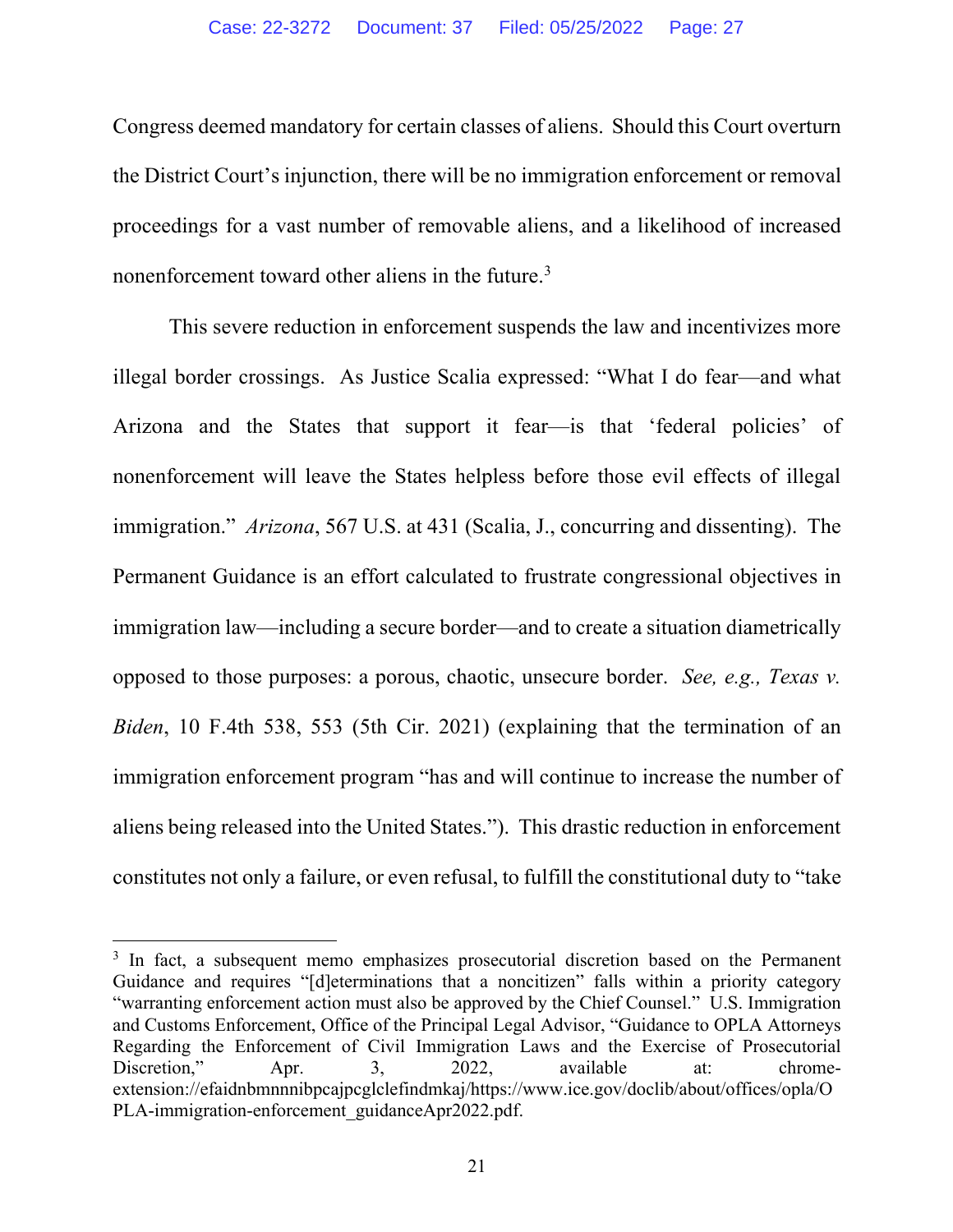Care that the Laws be faithfully executed," but active opposition to those laws. When executive policies of non-enforcement go to the "extreme" of drastically frustrating and thwarting the very purposes of the law the executive is charged with administering, those policies, *a fortiori*, amount to the "abdication" of the administration's statutory responsibilities, and thus a violation of the Take Care Clause, under *Heckler*, 470 U.S. 821.

#### **III. The Take Care Clause Supplies a Cause of Action.**

Unconstitutional agency action or inaction violates the APA and can be enjoined on such basis. *See* 5 U.S.C. § 706. Take Care Clause violations, moreover, are actionable independently of the APA. Thus, courts can enjoin the Defendants' violations of their Take Care obligations under their inherent equitable powers. *See Armstrong v. Exceptional Child Center, Inc.*, 575 U.S. 320, 327–28 (2015) (discussing "a long history of judicial review of illegal executive action, tracing back to England"); *Davis v. Passman*, 442 U.S. 228, 241-44 (1979) (holding that the Constitution itself, coupled with 28 U.S.C. § 1331, provides a cause of action to challenge federal officials who violate the Constitution). Furthermore, the Constitution provides anyone with standing to raise equitable claims (and injunctive relief) against federal officers who act unconstitutionally. *Larson v. Domestic & Foreign Comm. Crop.*, 337 U.S. 682, 698-99 (1949); *cf. Ex parte Young*, 209 U.S. 123 (1908). Thus, even if the States' claims fail under the APA, the Take Care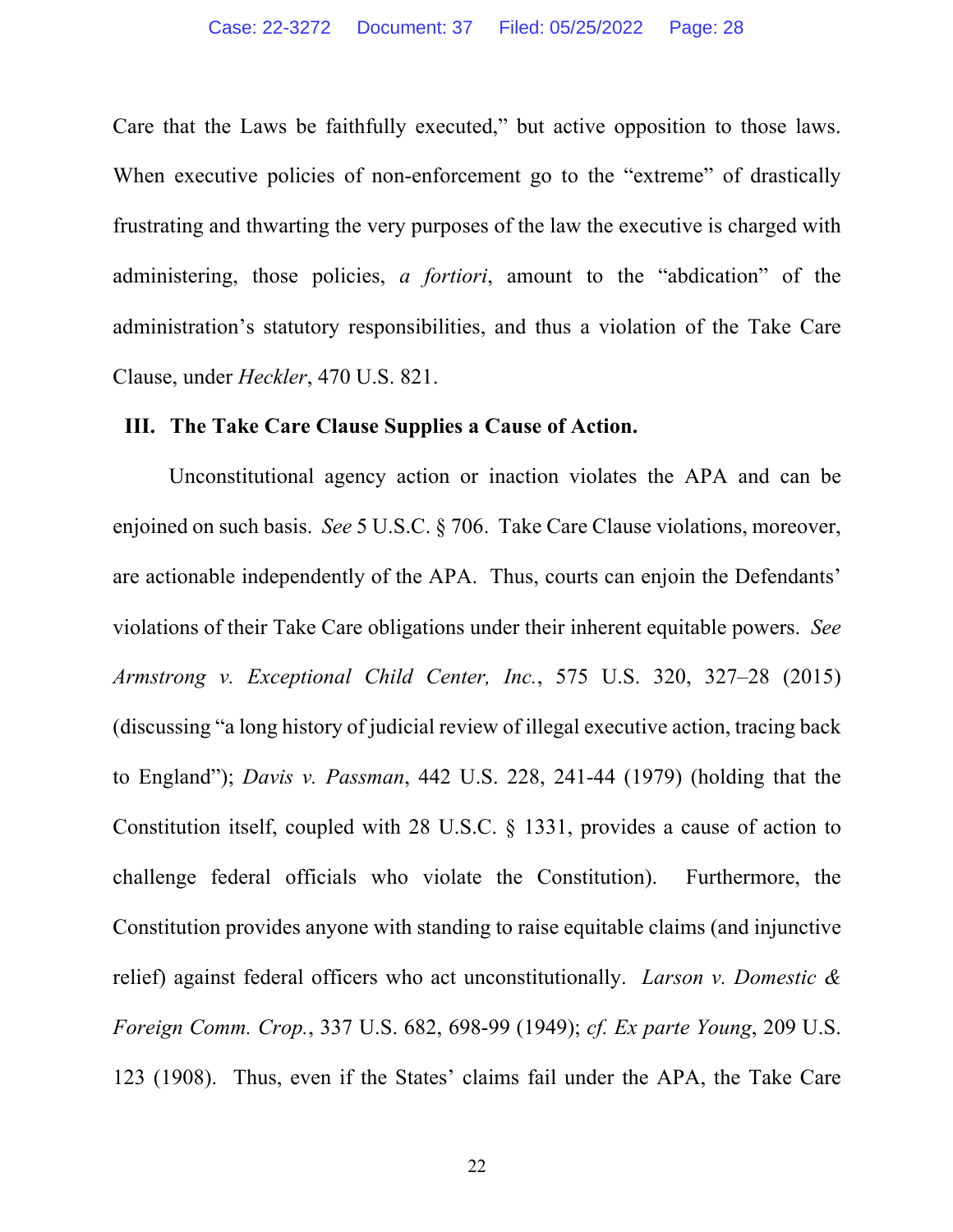Clause provides a cause of action to challenge DHS's actions blocking enforcement

of detention and removal statutes.

### **CONCLUSION**

For the foregoing reasons, this Court should affirm the injunction issued by

the District Court.

Dated: May 25, 2022 /s/ Gina M. D'Andrea

*Amicus Attorney*

Christopher J. Hajec Gina M. D'Andrea Immigration Reform Law Institute 25 Massachusetts Ave NW, Suite 335 Washington, DC 20001 Phone: (202) 232-5590 gdandrea@irli.org

*Amicus Attorneys for amicus curiae Immigration Reform Law Institute*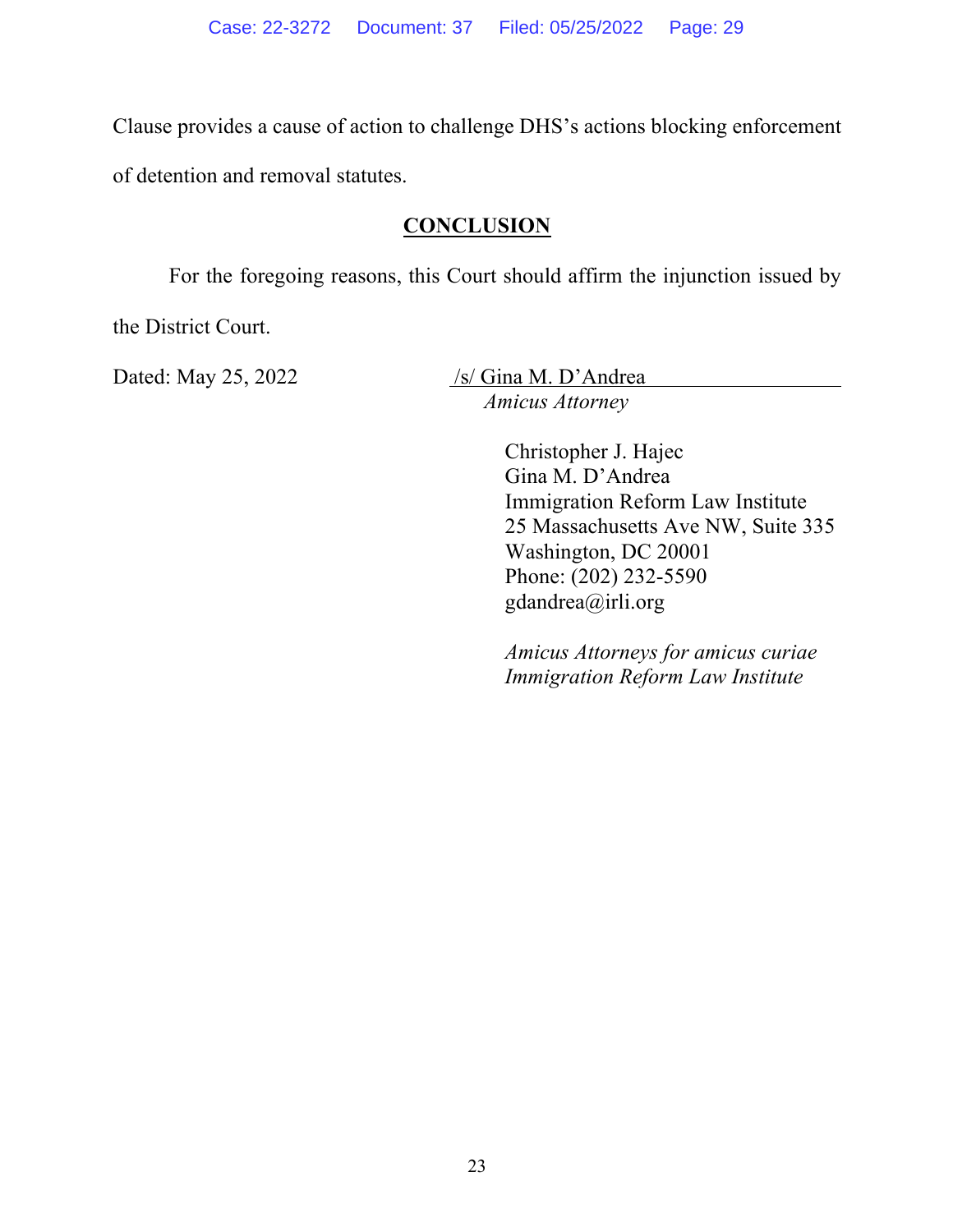# **CERTIFICATE OF SERVICE**

I hereby certify that on May 25, 2022, a copy of the foregoing was filed electronically. Notice of this filing will be sent to all parties for whom counsel has entered an appearance by operation of the Court's electronic filing system. Parties may access this filing through the Court's system.

/s/ Gina M. D'Andrea